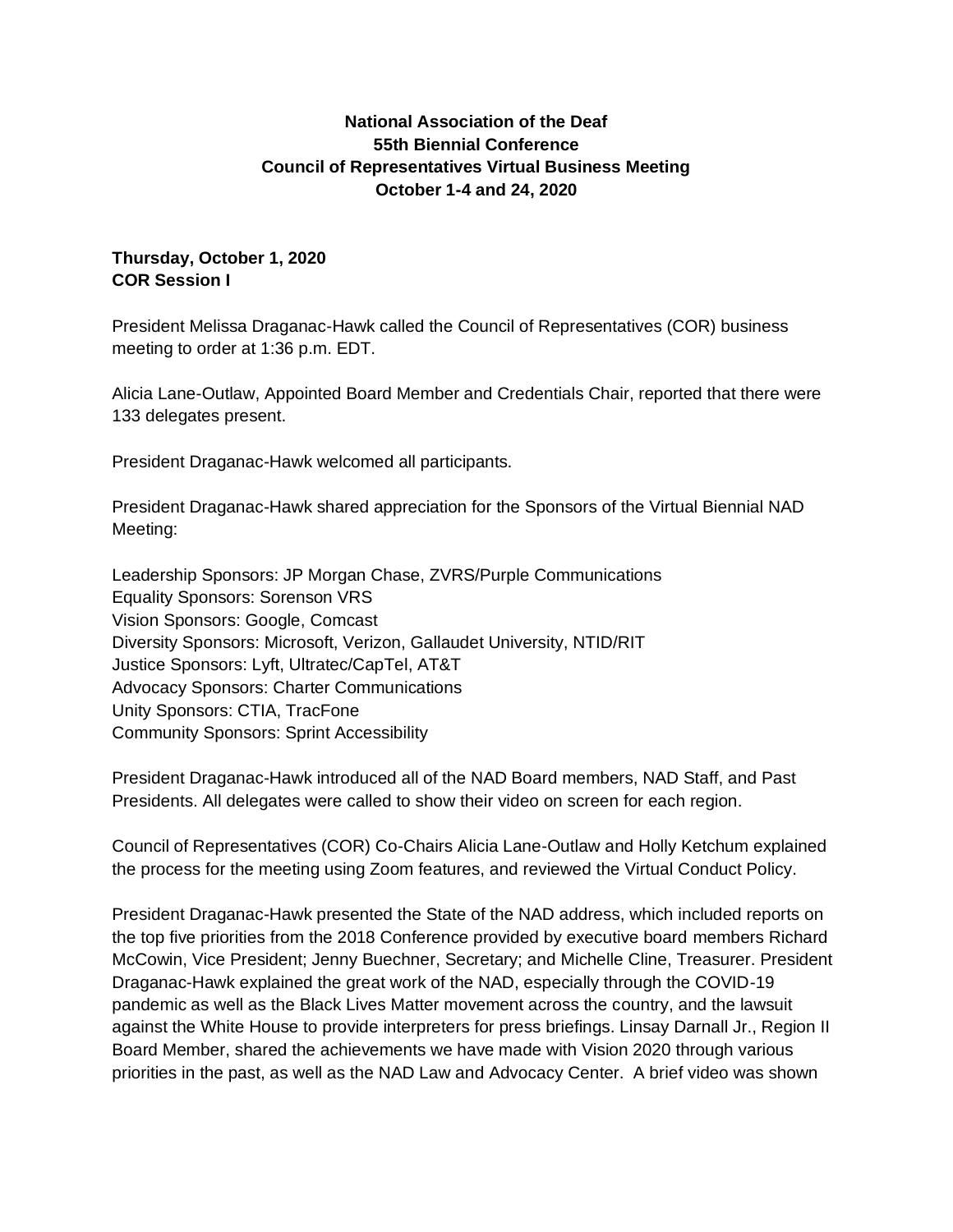displaying photos from the board's travel and board meetings throughout the country, including visits to Deaf schools and programs.

President Draganac-Hawk introduced Amy Gomme, Region IV Board member and Diversity Strategy Team Board Liaison, who provided diversity training to the delegates.

President Draganac-Hawk introduced Mark Apodaca, Parliamentarian for the Council of Representatives meetings. Mark Apodaca provided a brief explanation of parliamentary procedure.

President Draganac-Hawk called for a recess at 3:00 p.m. EDT.

President Draganac-Hawk called COR Session I to resume at 4:01 p.m. EDT.

Alicia Lane-Outlaw, Appointed Board Member and Credentials Chair, reported that there were 147 delegates present.

President Draganac-Hawk presented the 2018 COR minutes for approval.

Cam Tulloch (MAD - Montana) had one correction regarding the title of a Board Member in the minutes.

**Motion:** Thomas Minch (MeAD) moved to approve the minutes as revised. Seconded by Libby Hathaway (NVAD). The minutes were approved by unanimous consent.

President Draganac-Hawk presented the 2018 COR standing rules for approval.

#### **COR Standing Rules**

**Motion:** Jeffrey Yockey (PSAD) moved to revise the rules to allow for a three minute time limit instead of one minute. Seconded by Sherry Crosby (LAD). **CARRIED.** 

Prior to the vote of the above motion, Alicia Lane-Outlaw, Appointed Board Member and Credentials Chair, reported that there are 147 delegates present.

**Motion:** Katy Schmidt (WAD) moved to shorten the breaks on the COR schedule from one hour to one-half hour. Seconded by Tim Wood (FAD). **DEFEATED.**

**Motion:** Steve Gagnon (MDAD) moved to change rule 13 to have not six comments, but ten comments, five supporting and five opposing the motion. Seconded by Jimmy Gore (LAD). **DEFEATED.**

**Motion:** Graham Forsey (DCAD) moved to approve the COR standing rules. Seconded by Vance Youngs (CoAD). **CARRIED.**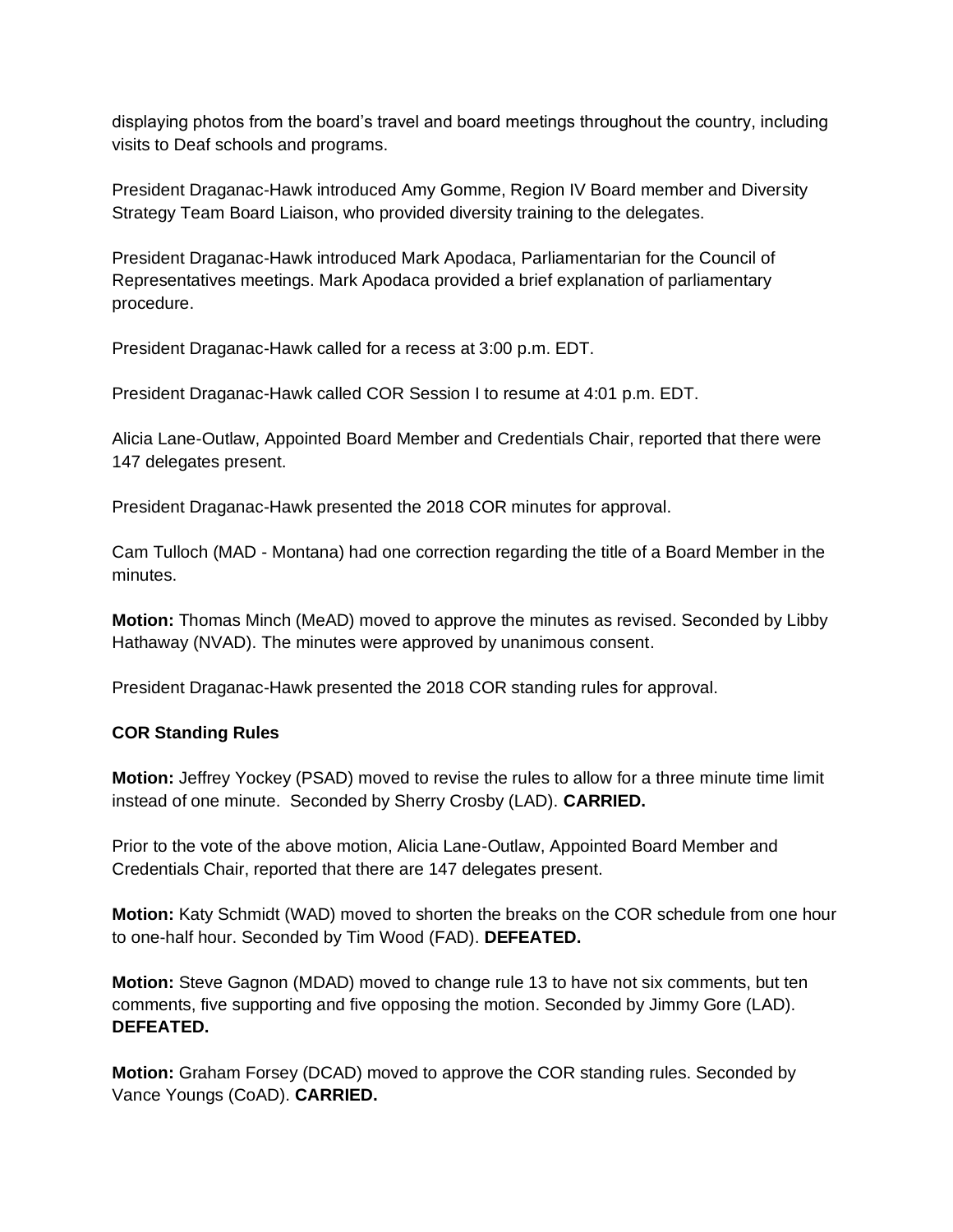# **General Forum Standing Rules**

**Motion:** Thomas Minch (MeAD) moved to approve the Forum Standing Rules. Seconded by Jacob Leffler (MDAD). **CARRIED.**

### **Regional and Affiliate Caucus Standing Rules**

**Motion:** Scot Pott (TAD - Texas) moved to approve the Caucus Standing Rules. Seconded by Callista Cline (SDAD). **CARRIED.** 

# **COR Agenda**

**Motion:** Feta Fernsler (DeAD) moved to accept the COR agenda. Seconded by Katy Schmidt (WAD). **CARRIED.** 

President Draganac-Hawk called for a recess at 5:31 p.m. EDT.

# **Friday, October 2, 2020 COR Session II**

President Draganac-Hawk called COR Session II to order at 2:31 p.m. EDT.

President Draganac-Hawk explained the process for the meeting using Zoom features for seconding a motion, and asked Parliamentarian Mark Apodaca to review with the delegates the parliamentary procedure, specifically the purposes of request for information (RFI), parliamentary inquiry (PI), and point of order (PO).

Alicia Lane-Outlaw, Appointed Board Member and Credentials Chair, reported that there were 140 delegates present.

#### **Conference Minutes Review Team**

President Draganac-Hawk called for one volunteer from each region as well as one volunteer from the Affiliates/Sections to be part of the Conference Minutes Review Team. The following people volunteered and were approved to be on the Conference Minutes Review Team:

Jacob Leffler (Maryland Association of the Deaf, Region I) Beth Pickering (Indiana Association of the Deaf, Region II) Linda Nelson (North Carolina Association of the Deaf, Region III) Shawn Tulloch (Montana Association of the Deaf, Region IV) Robert Weinstock (Gallaudet University Alumni Association, Affiliates/Sections)

# **Steering Committee**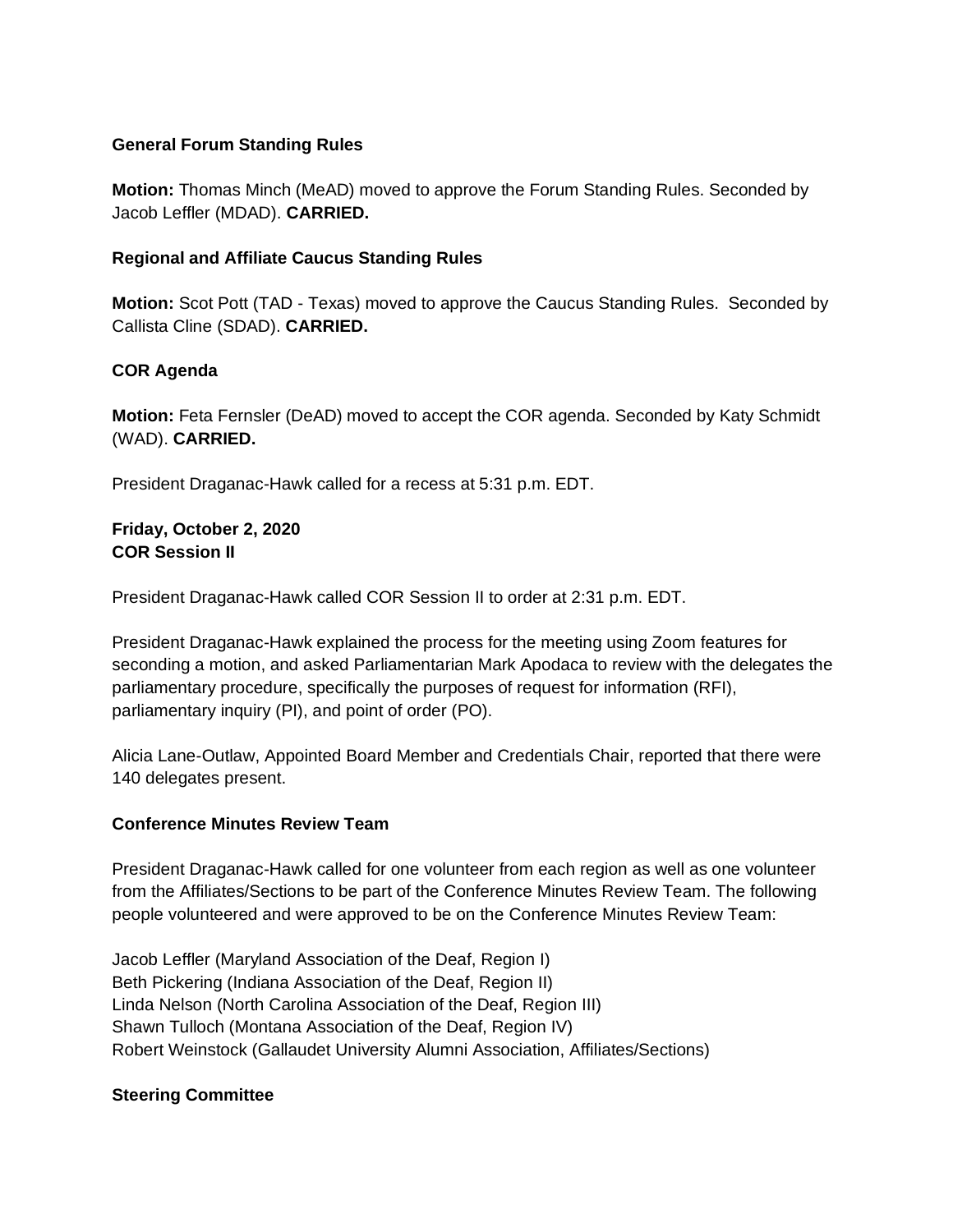Jenny Buechner, Secretary and Steering Committee Chair, announced the Steering Committee members as follows:

Danielle Loughlin (Rhode Island Association of the Deaf, Region I) Theodore Dorsette III (Michigan Association of the Deaf, Region II) Crystal Schwartz (Order of the Georges and Georgettes, Region III) Alan Wilding (Idaho Association of the Deaf, Region IV) Al Sonnenstrahl (Deaf Seniors of America, Affiliates/Sections)

# **Diversity Strategic Team Report**

Amy Gomme, in her role as Board Liaison to the Diversity Strategic Team, provided the Diversity Strategy Team report.

Delegates inquired about the members of the Diversity Strategic Team. Amy Gomme shared a list of members of the Diversity Strategic Team: Elvia Guillermo, Shilpa Hanumantha, Sean Norman, Kavita Pipalia, and Kirsten Poston.

# **Standing Committee Reports**

# **Finance Committee Report**

Michelle Cline, in her role as Treasurer, provided the Finance Committee report. Delegates had questions about the financial health of the NAD due to the COVID-19 pandemic. Treasurer Cline shared that the NAD is in good shape financially. Delegates also requested for financial information and the budget. Treasurer Cline said that this information would be shared with the delegates.

#### **Governance Committee Report**

President Draganac-Hawk inquired whether delegates had any questions for the Governance Committee Report. There were no questions for any of the committees under Governance: the Bylaws Committee, Elections Committee, and State Associations and Affiliates Committee (SAAC).

#### **Outreach Report**

President Draganac-Hawk shared that there was no report from the Outreach Committee.

# **Public Policy**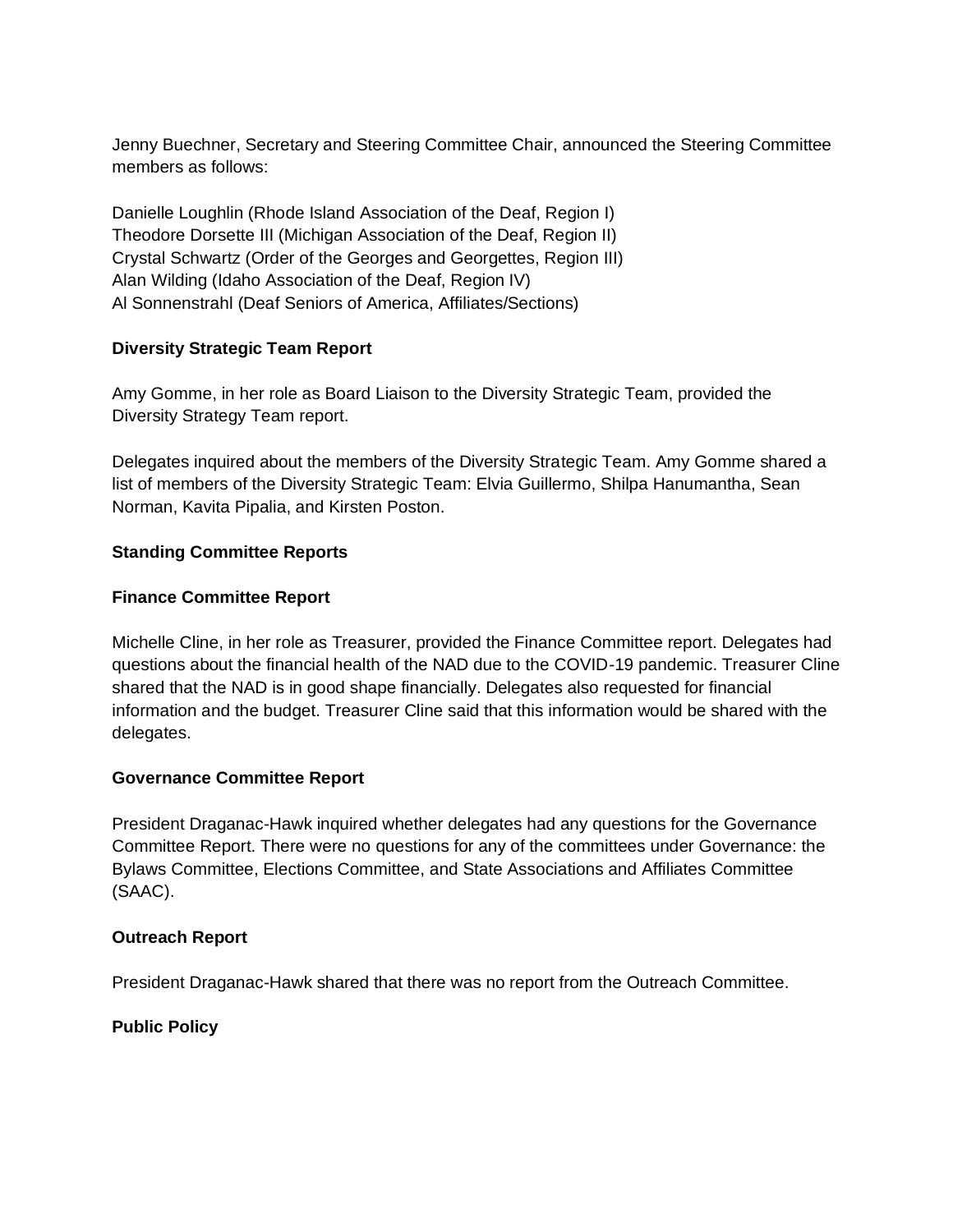President Draganac-Hawk shared that three groups worked on five priorities under Public Policy. The three groups are the NAD Policy Institute, VRI in Legal Settings Committee, and the CDI Task Force. There was a question about the purpose of the CDI Task Force.

Kevin Ryan, Region II Board Member and Board Liaison to the CDI Task Force, shared that the focus on the committee is to develop documents that explain how to find a CDI, how to work with a CDI, and how Deaf Interpreters can become certified.

Holly Ketchum, Region III Board member and Board Liaison for the VRI in Legal Settings committee, shared that they focused on developing a position statement and guidelines on using VRI in legal settings, including but not limited to courtrooms and interrogations.

President Draganac-Hawk asked the delegates if there were any questions on the 2018-2020 NAD Priorities reports. There were no questions.

# **Bylaws Amendment Proposals**

Jacob Leffler, in his role as Bylaws Committee Chair, reported that there were thirteen (13) proposed amendments to the NAD Bylaws, as follows:

20-01 Proclamation Declaring a National, State, or Local Emergency 20-02 Meetings 20-03 Council of Representatives 20-04 Conflict of Interest 20-05 Regional Conferences 20-06 Elected Regional Board Members 20-07 State Association Representatives 20-08 State Association and Membership-Based Nonprofit Organizational Affiliate Representatives 20-09 Appointed Board Members 20-10 Board of Directors 20-11 Nonprofit Organizational Affiliate Representatives 20-12 OGG Removal Article 3 20-13 OGG Removal Article 5

# **Priority Proposals and Resolutions**

Jenny Buechner, in her role as Steering Committee Chair, reported that there were 26 proposed priorities.

2020-GOV-01 NAD's Board of Members Representation 2020-GOV-02 Affiliate Representation on NAD Board 2020-GOV-03 Serving with Distinction 2020-GOV-04 Hiring of Chief of Community Engagement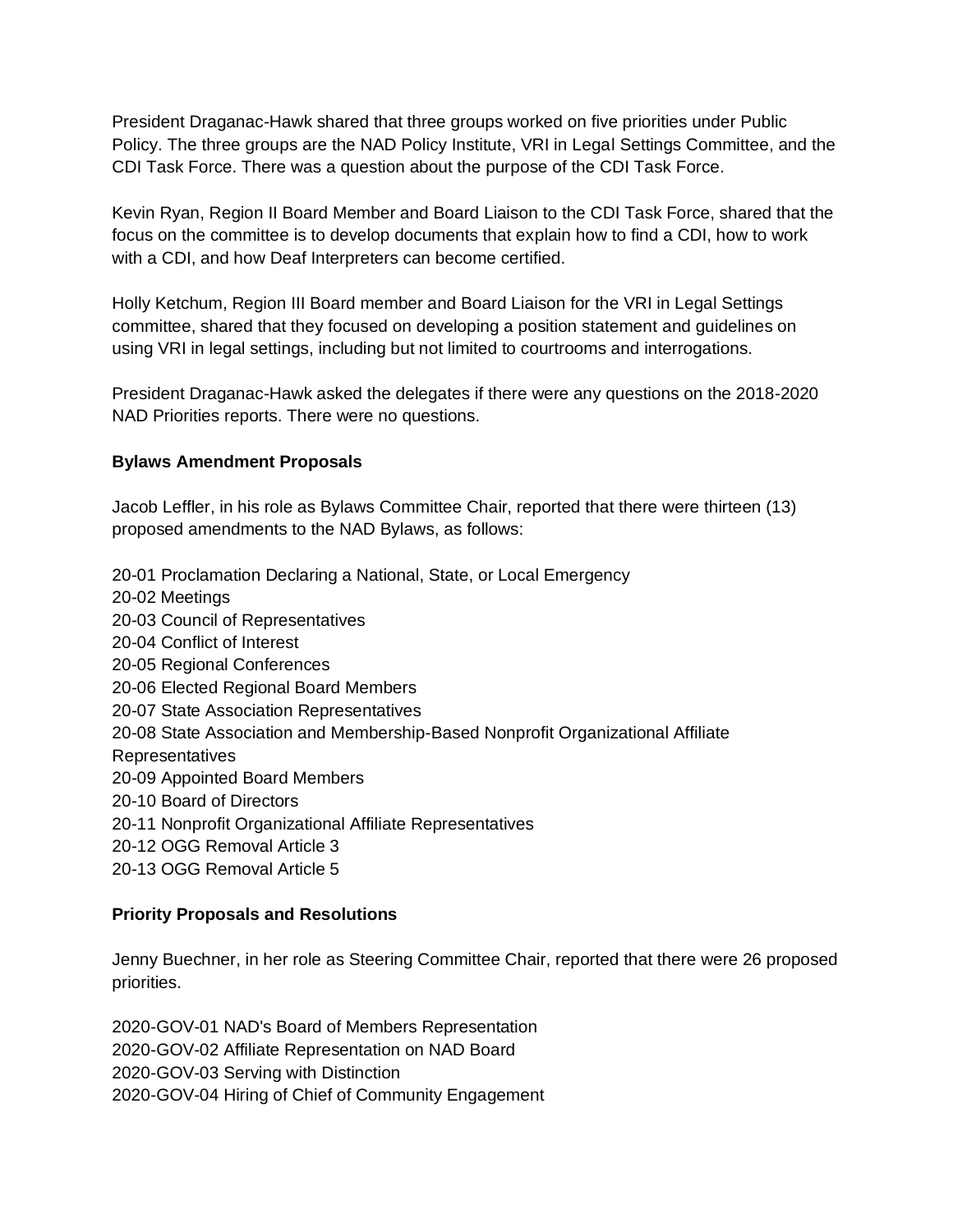2020-GOV-05 NAD's Organizational Structure 2020-GOV-06 Collaboration with BIPOC Organizations 2020-GOV-07 Selection of Conference Sites 2020-GOV-08 Accountability Task Force 2020-GOV-09 Talent Development Program for Deaf Interpreters of Color

2020-MEM-01 Intersectional Survey Through NAD's Membership

2020-EDU-01 Enrich Deaf Children Education at Home 2020-EDU-02 Achieving Equity in Deaf Education

2020-PUB-01 Campaign to Spotlight the Adverse Impacts of Language Deprivation 2020-PUB-02 Eugenics and Eradication of Deaf People 2020-PUB-03 Dismantling Racism in the Deaf Community 2020-PUB-04 Addressing the Justice System and Law Enforcement 2020-PUB-05 Immigration 2020-PUB-06 Eliminating Barriers to Quality Care for Deaf Seniors 2020-PUB-07 Foster Care Bill of Rights 2020-PUB-08 Emergency Interpreter Service 2020-PUB-09 VRI and CDI 2020-PUB-10 Transportation Accessibility 2020-PUB-11 COVID-19 Pandemic Response 2020-PUB-12 HHS.gov-Language Assistance Plan for Deaf/HOH 2020-PUB-13 Healthcare Accessibility for Deaf and Hard of Hearing 2020-PUB-14 NAD Work with ICD-10

Steering Committee Chair Jenny Buechner shared that while the language in these proposals may say "deaf" or "deaf and hard of hearing", the reality is that the NAD will work on these proposals to be all-inclusive, including individuals who are deaf, deafblind, deaf persons of color, deaf LGBTQ+, underprivileged deaf citizens, and other deaf underrepresented groups.

Steering Committee Chair Jenny Buechner reported that there were three (3) resolutions received prior to the start of the COR. They are as follows:

2020-RES-01 Affiliates Representation on Board 2020-RES-02 Continuation of Senior Citizen Task Force 2020-RES-03 National Deaf History Month Resolution

**Motion:** Richard Jeffries (MDAD) moved to amend the COR schedule to proceed to the bylaws amendments discussion and remove recess. Seconded by Thomas Minch (MeAD).

**Amendment**: Katy Schmidt (WAD) moved to amend Richard Jeffries's motion instead of remove, insert reduce the break from one hour to one-half hour. Seconded by Linda Nelson (NCAD). **DEFEATED.**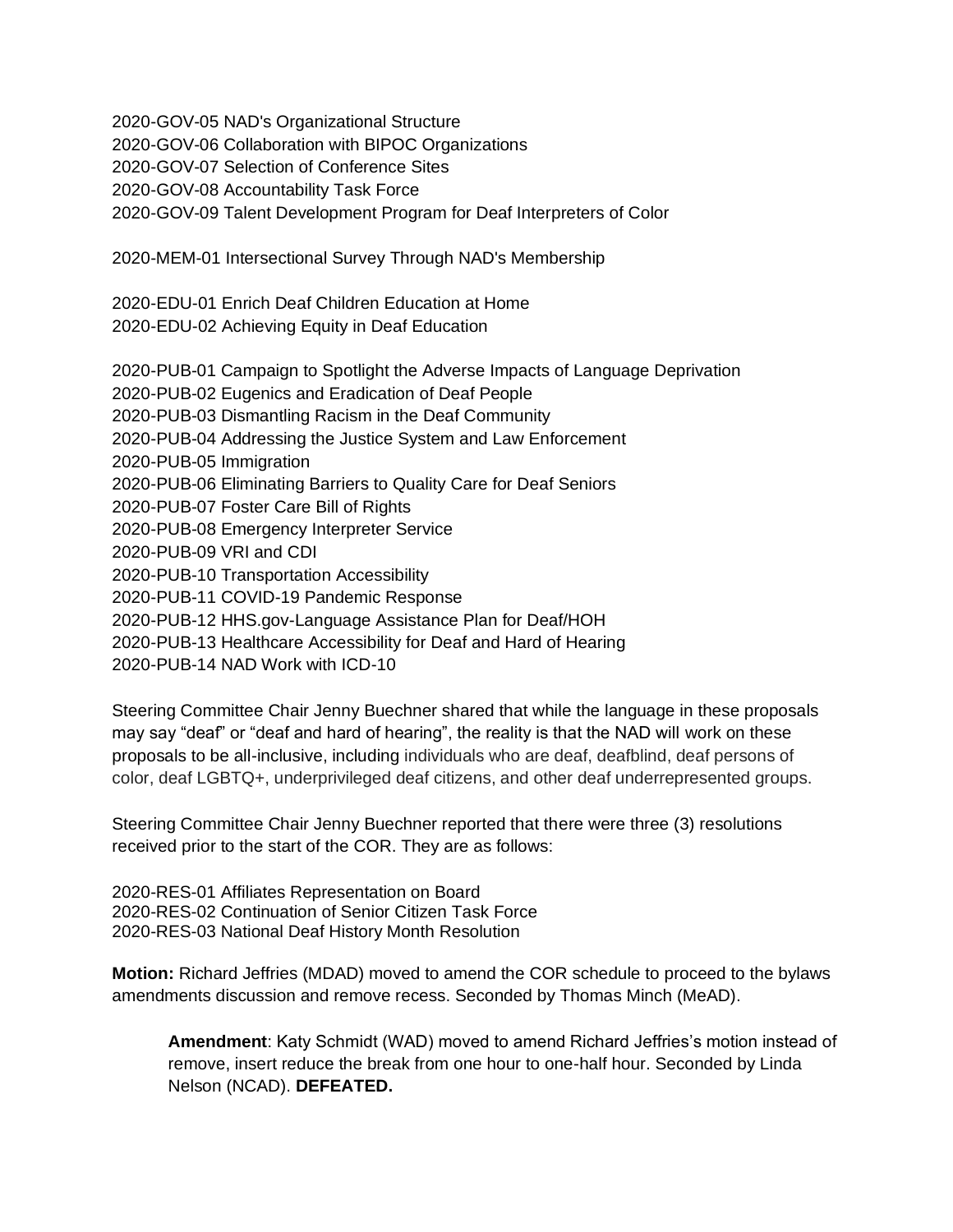The motion to proceed with the bylaws discussion and remove recess was **DEFEATED.** 

President Draganac-Hawk called for a recess at 4:12 p.m. EDT.

President Draganac-Hawk called COR Session II to resume at 5:00 p.m. EDT.

Steering Committee Chair Jenny Buechner resumed the report on the Proposed Priorities. Delegates had questions for clarification.

**Motion:** Cam Tulloch (MTAD) moved to close discussion on Proposed Priorities and start discussing Bylaws amendments. Seconded by Beth Pickering (IAD - Indiana). **CARRIED.**

Prior to the vote of the above motion, Alicia Lane-Outlaw, Appointed Board Member and Credentials Chair, reported that there were 142 delegates present.

# **Bylaws Amendment Proposals**

# **20-01 Proclamation Declaring a National, State, or Local Emergency Article V, Section 1.8**

# *Current Language:*

None at this time; this would be a new section.

# *Proposed Changes:*

*Article V*

#### *Section 1.8.i*

If there is a declaration of national, state, or local emergency, the biennial national conference, through the use of technology available, may be held virtually. During the virtual biennial national conference, meetings of the Council of Representatives, Forums, and election of officers, as stated in Article IV Section 2, shall be held.

*Section 1.8.ii*

If there is a declaration of national, state, or local emergency, and where the use of technology becomes unavailable and holding the virtual biennial national conference cannot be held prior to the end of the even year, the officers of the board of directors and regional representatives shall continue to serve an additional two years.

# *If Adopted:*

*Article V*

*Section 1.8.i* 

If there is a declaration of national, state, or local emergency, the biennial national conference, through the use of technology available, may be held virtually. During the virtual biennial national conference, meetings of the Council of Representatives, Forums, and election of officers, as stated in Article IV Section 2, shall be held. *Section 1.8.ii.*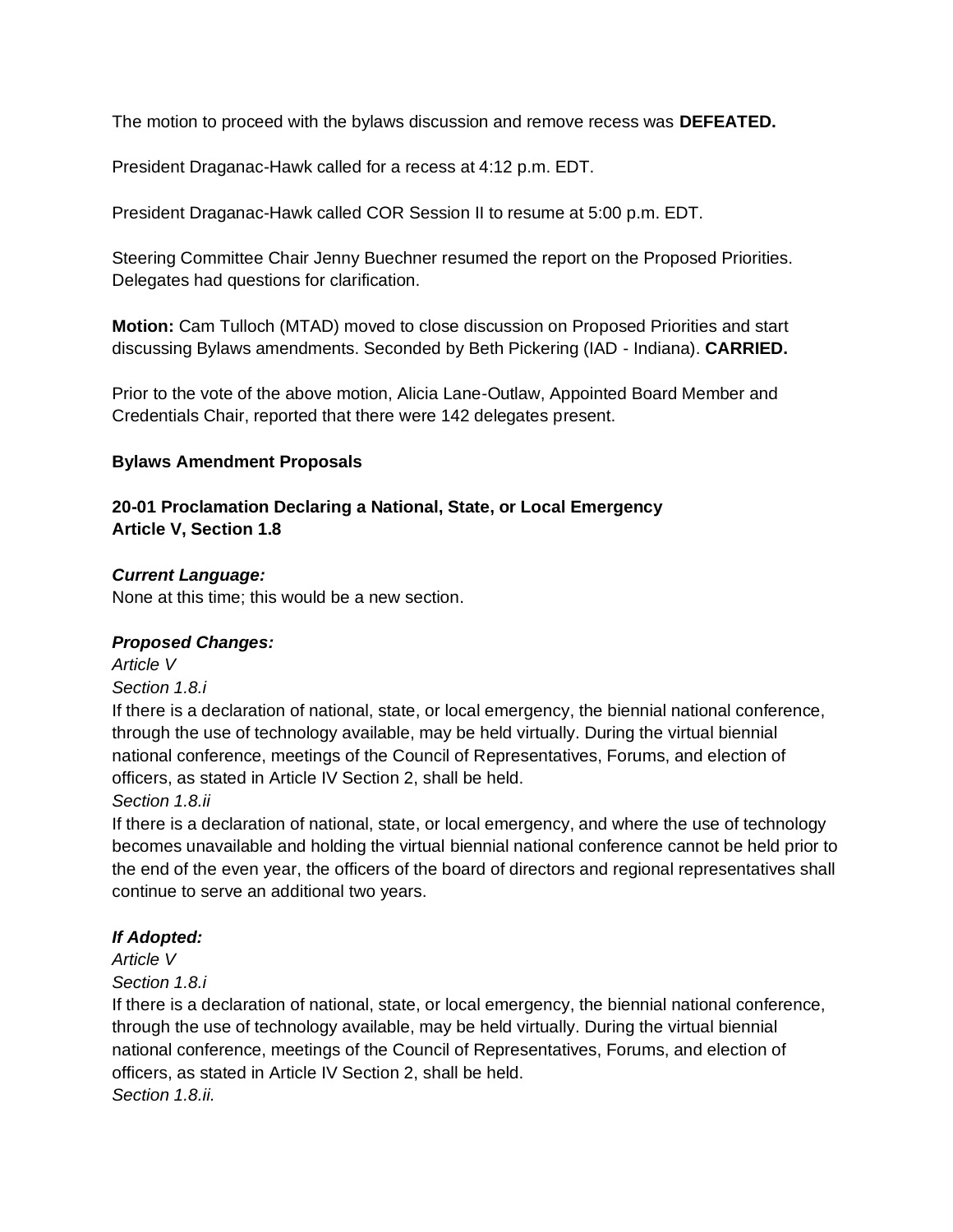If there is a declaration of national, state, or local emergency, and where the use of technology becomes unavailable and holding the virtual biennial national conference cannot be held prior to the end of the even year, the officers of the board of directors and regional representatives shall continue to serve an additional two years.

**Motion:** Kirsten Poston (DIG) moved that we approve Bylaws Amendment 2020-01 as written. Seconded by: Tar Gillman (RAD). **CARRIED.** 

# **20-02 Meetings**

Article IV, Section 8

# *Current Language:*

*Article IV, Section 8. Meetings.* 

The Board of Directors shall meet at least twice each year, or upon the request of the President or at least five (5) Board members.

# *Proposed Changes:*

*Article IV, Section 8. Meetings.* 

The Board of Directors shall meet at least twice each year, or upon the request of the President or at least five (5) Board members.

# *Article IV, Section 8 - Board Meetings Section*

#### *IV.8.i. Regular Meetings*

Regular meetings of the Board of Directors shall meet at least five times during each biennium. Places, dates, and times shall be established by the Board of Directors. Regular meetings of the Board of Directors may be called by the President or at least five (5) board members. The President shall conduct a poll in advance of the meeting for the purpose of indicating that at least a quorum would be expected to be present for each such meeting. Video conferences shall be used for regular meetings when the need arises.

#### *IV.8.ii Special Meetings*

Special meetings of the Board of Directors may be called by the President or upon the written request of five members of the Board of Directors. At least twenty four hours written notice must be made before the meeting. Notice shall state the purpose of the meeting and no business other than that stated shall be conducted. Video conferences shall be used for special meetings. President and Secretary with majority of the Board members shall be present.

#### *IV.8.iii. Quorum.*

A majority of the Board of Directors present shall constitute a quorum.

# *If Adopted:*

*Article IV, Section 8.i Regular Meetings*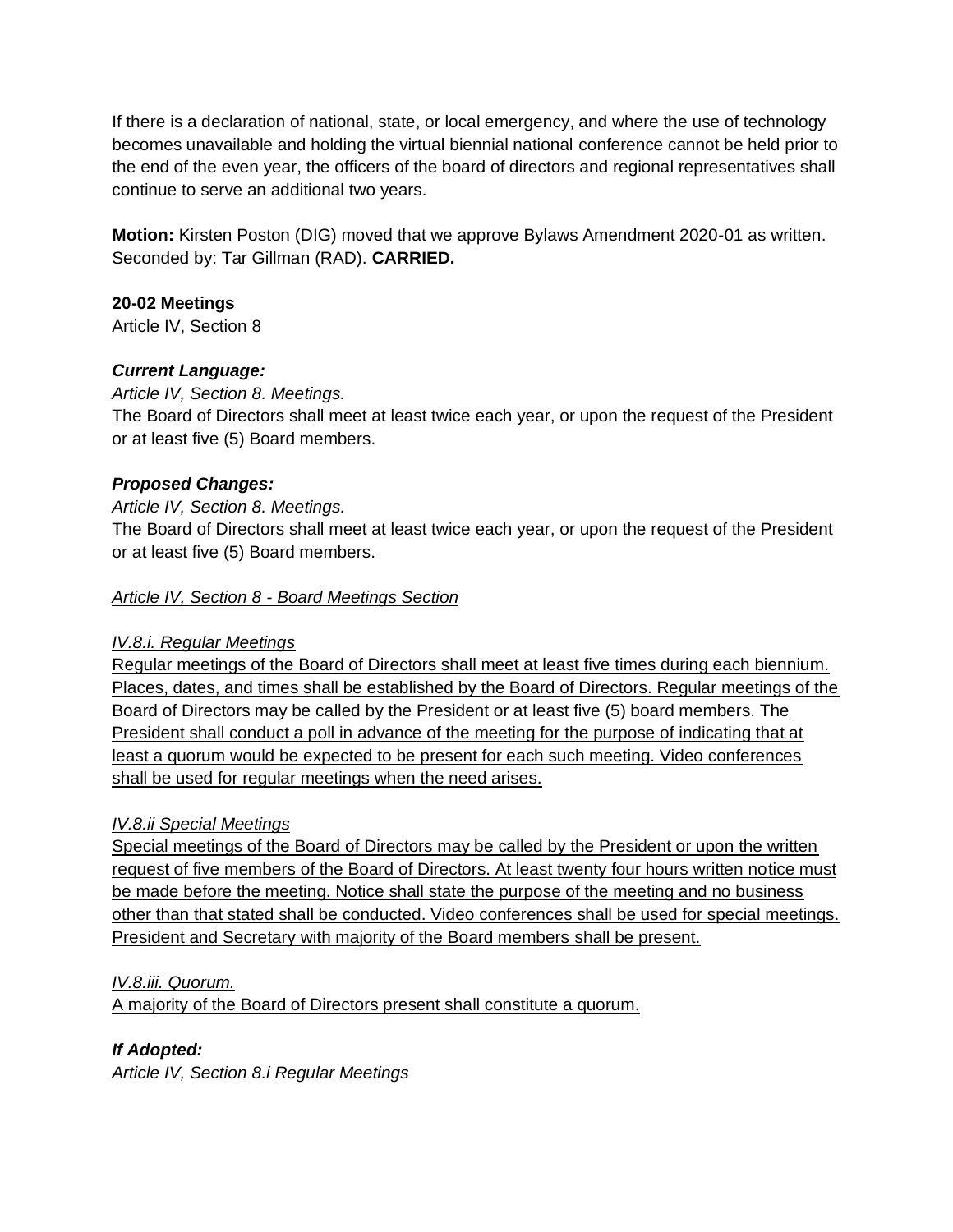Regular meetings of the Board of Directors shall meet at least five times during each biennium. Places, dates, and times shall be established by the Board of Directors. Regular meetings of the Board of Directors may be called by the President or at least five (5) board members. The President shall conduct a poll in advance of the meeting for the purpose of indicating that at least a quorum would be expected to be present for each such meeting. Video conferences shall be used for regular meetings when the need arises.

# *Article IV, Section 8.ii Special Meetings*

Special meetings of the Board of Directors may be called by the President or upon the written request of five members of the Board of Directors. At least twenty-four hours written notice must be made before the meeting. Notice shall state the purpose of the meeting and no business other than that stated shall be conducted. Video conferences shall be used for special meetings. The President and Secretary with a majority of the Board members shall be present.

# *Article IV, Section 8.iii Quorum.*

A majority of the Board of Directors present shall constitute a quorum.

**Motion:** Lorrie Shank (KAD - Kansas) moved to accept amendment 20-02 as written. Seconded by Nathan Burleson (AAD - Arkansas). **CARRIED.** 

# **20-03 Council of Representatives**

Article V, Section 1.5.v

#### *Current Language:*

None at this time; this would be a new section.

# *Proposed Changes:*

The quorum at the COR meeting shall be a majority of the voting delegates who have been registered with the credentials committee as in attendance, provided that at least one-third of the state associations and membership based nonprofit organizational affiliates in good standing are present.

# *If Adopted:*

The quorum at the COR meeting shall be a majority of the voting delegates who have been registered with the credentials committee as in attendance, provided that at least one-third of the state associations and membership-based nonprofit organizational affiliates in good standing are present.

**Motion:** Mary Sloan (VTAD) moved to accept Bylaws Amendment 2020-03 as written. Seconded by Michael Swoboda (TAD - Texas). **CARRIED.** 

# **20-04 Conflict of Interest**

Article IV, Section 14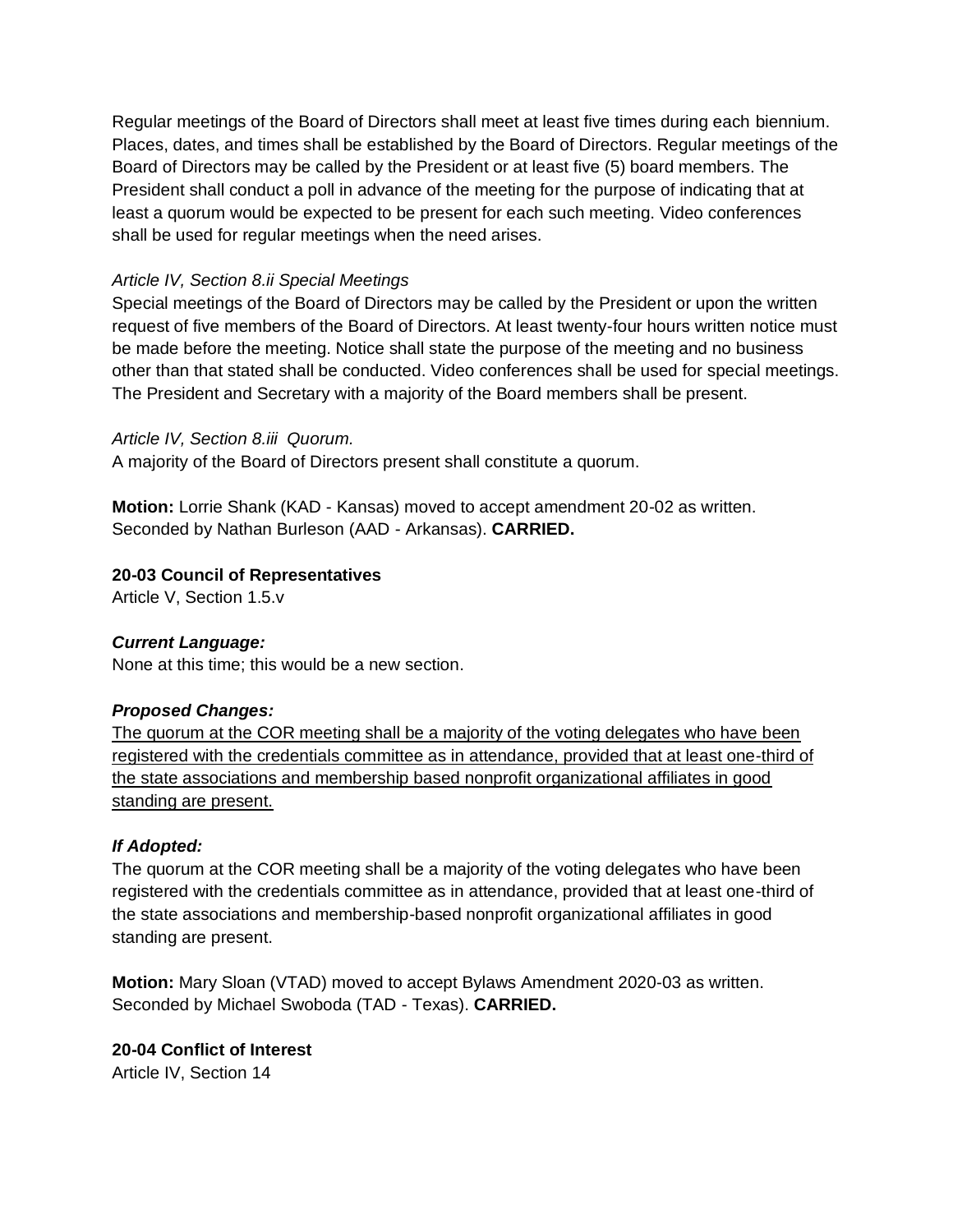### *Current Language:*

All persons either elected or appointed to an office (including but not limited to any Board or Committee members), prior to acceptance and during tenure of that position, shall consider each item of business, where they have a vote or decision authority, to determine if a real or perceived conflict exists with the interests of the Organization. A conflict of interest is defined as any situation in which a member's decisions or votes could substantially and directly affect the member's professional, personal, financial or business interests. In the event that a person nominated for or holding an office finds himself or herself in such a position, he or she shall promptly disclose the conflict of interest to the Board of Directors and rescues himself or herself at any Board or committee meeting from any deliberations or vote on the matter giving rise to the conflict of interest. A copy of the disclosure statement shall be reviewed by the Governance Committee.

# *Proposed Changes:*

All persons either elected or appointed to an office (including but not limited to any Board or Committee members), prior to acceptance and during tenure of that position, shall consider each item of business, where they have a vote or decision authority, to determine if a real or perceived conflict exists with the interests of the Organization. A conflict of interest is defined as any situation in which a member's decisions or votes could substantially and directly affect the member's professional, personal, financial or business interests. In the event that a person nominated for or holding an office finds himself or herself in such a position, he or she shall promptly disclose the conflict of interest to the Board of Directors and rescues himself or herself at any Board or committee meeting from any deliberations or vote on the matter giving rise to the conflict of interest. A copy of the disclosure statement shall be reviewed by the Governance Committee. All persons either elected or appointed shall NOT serve as officers or members of state association boards or officers or members of affiliate boards as well.

# *If Adopted:*

All persons either elected or appointed to an office (including but not limited to any Board or Committee members), prior to acceptance and during tenure of that position, shall consider each item of business, where they have a vote or decision authority, to determine if a real or perceived conflict exists with the interests of the Organization. A conflict of interest is defined as any situation in which a member's decisions or votes could substantially and directly affect the member's professional, personal, financial or business interests. In the event that a person nominated for or holding an office finds himself or herself in such a position, he or she shall promptly disclose the conflict of interest to the Board of Directors and rescues himself or herself at any Board or committee meeting from any deliberations or vote on the matter giving rise to the conflict of interest. A copy of the disclosure statement shall be reviewed by the Governance Committee. All persons either elected or appointed shall NOT serve as officers or members of state association boards or officers or members of affiliate boards as well.

**Motion:** Richard Jeffries (MDAD) moved to remove "or members" before "of state" and "of member based affiliate", insert "member based" before "affiliate boards" and "at the same time" after " affiliate boards" and remove "as well." Seconded by Jeffrey Yockey (PSAD).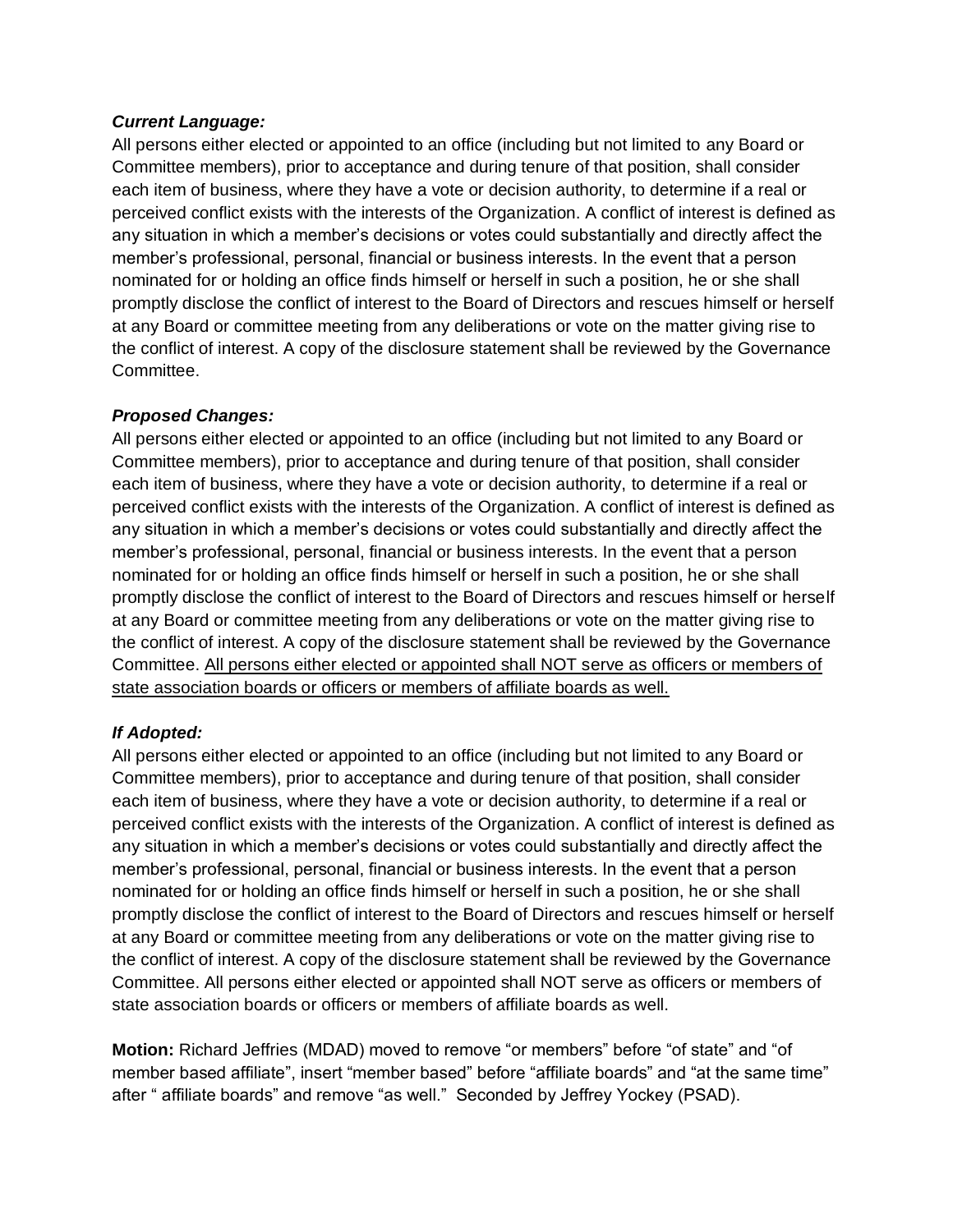# "All persons either elected or appointed shall NOT serve as officers or members of state association boards or officers or members of **member based** affiliate boards **at the same time** as well."

Prior to the vote of the above motion, Alicia Lane-Outlaw, Appointed Board Member and Credentials Chair, reported that there are 142 delegates present.

Motion to amend Bylaws Amendment 20-04 was **CARRIED.** 

**Motion:** Tim Wood (FAD) moved to approve Bylaws Amendment 2020-04 as written. Seconded by Travis Dougherty (DCAD). **DEFEATED.** 

President Draganac-Hawk called for a recess at 6:28 p.m. EDT.

# **Friday, October 2 and Saturday, October 3: General Forum**

The General Forum sessions were conducted on October 2 at 8:30-10:00 p.m. EDT and October 3 at 1:00-2:30 p.m. EDT through two stages of two breakout tracks. The two simultaneous General Forum tracks were facilitated by Past Presidents Bobbie Beth Scoggins and Chris Wagner. Notes for all General Forum sessions were taken by Steering Committee members.

# **Saturday, October 3, 2020: COR Session III.**

President Draganac-Hawk called COR Session II to order at 4:01 p.m. EDT.

Alicia Lane-Outlaw, Appointed Board Member and Credentials Chair, reported that there are 137 delegates present.

President Draganac-Hawk asked Parliamentarian Mark Apodaca to review with the delegates the parliamentary procedures, specifically on RFI and PO, which are to be used only when there is a motion on the floor, and relevant to the motion being discussed.

#### **Elections**

President Draganac-Hawk invited President Emeritus Alan Hurwitz to begin the election process.

Past President Alan Hurwitz began the election proceeding, starting with the office of the NAD President.

Election result for the office of NAD President: Melissa Draganac-Hawk was elected by acclamation with Secretary Jenny Buechner casting the vote.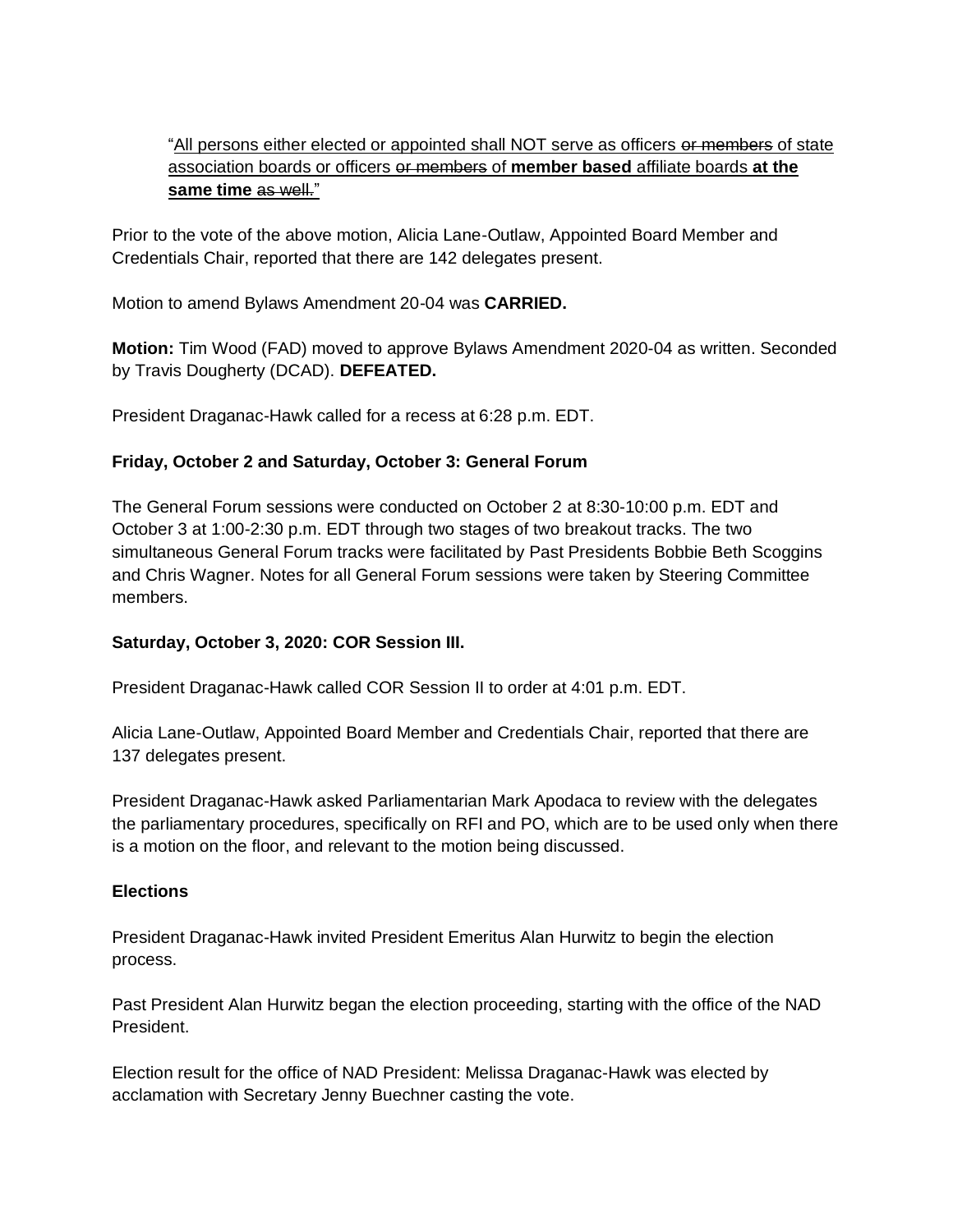Election result for the office of NAD Vice President: Amy Gomme was elected by ballot.

Election result for the office of NAD Secretary: Jenny Buechner was elected by acclamation with President Melissa Draganac-Hawk casting the vote.

Election result for the office of NAD Treasurer: Michelle Cline was elected by ballot.

Election result for the Region I Board Member: Jacob Leffler was elected by acclamation with Secretary Jenny Buechner casting the vote.

Election result for the Region II Board Member: Linsay Darnall, Jr was elected by acclamation with Secretary Jenny Buechner casting the vote.

Election result for the Region III Board Member: Lisa Rose was elected by ballot.

Election result for the Region IV Board Member: James Christianson was elected by acclamation with Secretary Jenny Buechner casting the vote.

President Draganac-Hawk called for a recess at 5:52 p.m. EDT.

President Draganac-Hawk called COR Session III to resume at 6:34 p.m. EDT.

President Draganac-Hawk asked Amy Gomme, Board Liaison of the Diversity Strategic Team to the floor.

Amy Gomme, Board Liaison of the Diversity Strategic Team reminded individuals about the diversity training provided on Thursday, and recognizing our privileges during the meeting.

**Motion:** Richard Jeffries (MDAD) moved to suspend our current bylaws to allow for a new bylaws amendment. Seconded by Travis Dougherty (DCAD). **DEFEATED.** 

Prior to the vote of the above motion, Alicia Lane-Outlaw, Appointed Board Member and Credentials Chair, reported that there are 137 delegates present.

**Motion:** Corey Axelrod (IAD) moved to suspend article 8.2 of NAD Bylaws. Seconded by Katy Schmidt (WAD). **DEFEATED.** 

**Motion:** Corey Axelrod (IAD) moved to suspend Article 8 of the bylaws. Seconded by DT Bruno (NADYS). **DEFEATED.** 

**Motion:** Steve Gagnon (MDAD) moved to proceed with the Bylaws Amendments of the session. Seconded by Michael Deuel (AAD). **CARRIED.**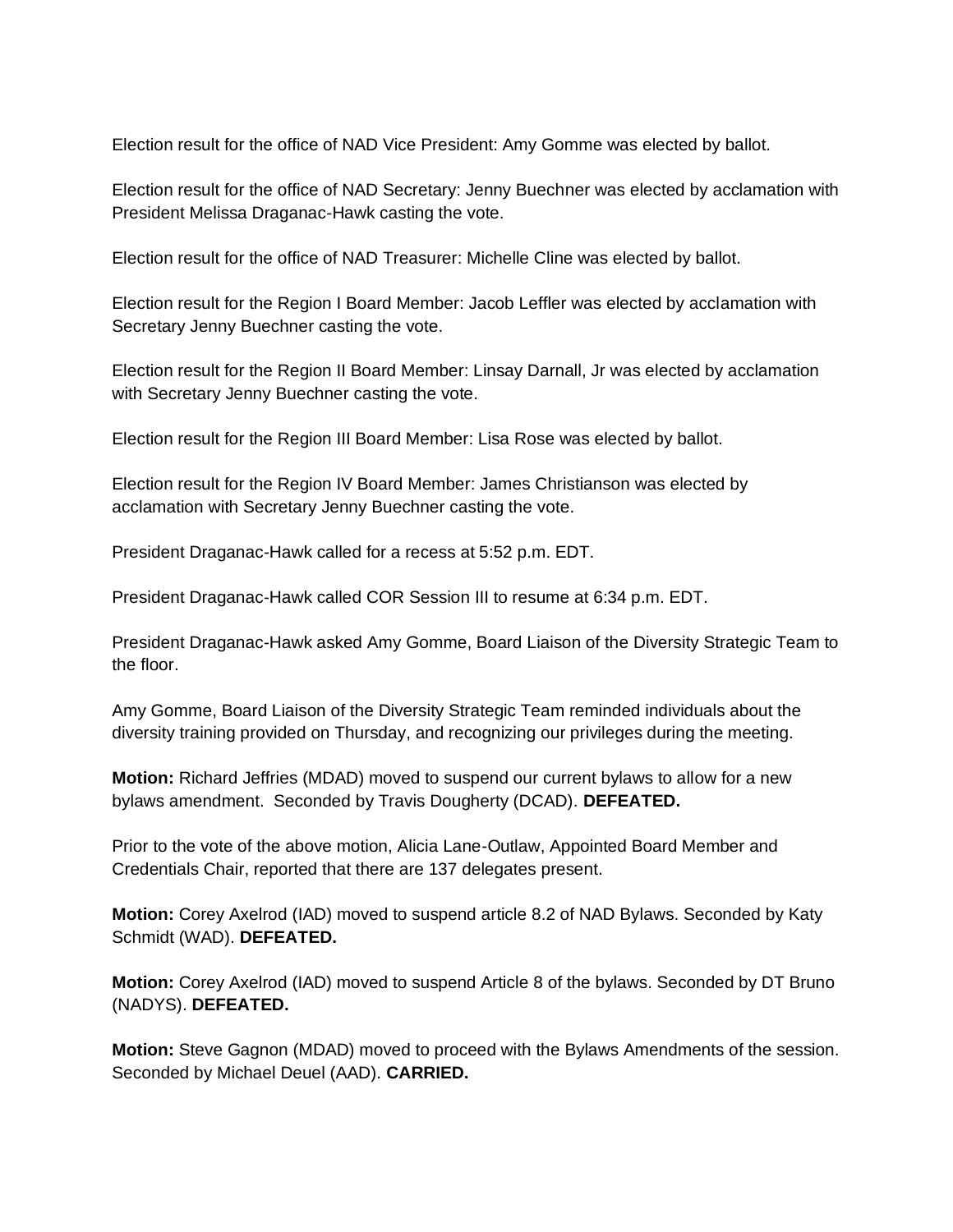### **Bylaws Amendment Proposals**

#### **20-05 Regional Conferences**

Article V, Section 2

#### *Current Language:*

State Association Affiliates and Non-Profit Affiliates shall convene in respective regions during the fall months preceding the biennial national conference. State Association and eligible Non-Profit affiliates may send up to six (6) delegates each.

#### *Proposed Changes:*

State Association Affiliates and Non-Profit Affiliates shall convene in respective regions during the fall months preceding the biennial national conference. State Association and eligible Non-Profit affiliates may send up to six (6) delegates each.

#### *If Adopted:*

(Language will be removed.)

**Motion:** Lorrie Shank (KSAD) moved to accept Bylaws Amendment 2020-05 as written. Seconded by Kristy Stellato (NHAD). **CARRIED.** 

#### **20-06 Elected Regional Board Members**

Article IV, Section 3

#### *Current Language:*

Regional Board Members shall be elected by ballot by delegates of their respective regions at the biennial national conference. No person shall be eligible to hold office who has not been, for the two years immediately preceding the election, a member of the Association as well as a member of a State Association and/or member based Non-Profit Organizational Affiliate. The United States shall be divided into four (4) geographical regions, and each region shall be represented by two (2) Regional Board Members, one of which is elected two (2) years apart from the other:

#### *Proposed Changes:*

Regional Board Members shall be elected by ballot by delegates of their respective regions at the biennial national conference. No person shall be eligible to hold office who has not been, for the two years immediately preceding the election, a member of the Association as well as a member of a State Association and/or member based Non-Profit Organizational Affiliate. The United States shall be divided into four (4) geographical regions, and each region shall be represented by a Regional Board Member.

#### *If Adopted:*

Regional Board Members shall be elected by ballot by delegates of their respective regions at the biennial national conference. No person shall be eligible to hold office who has not been, for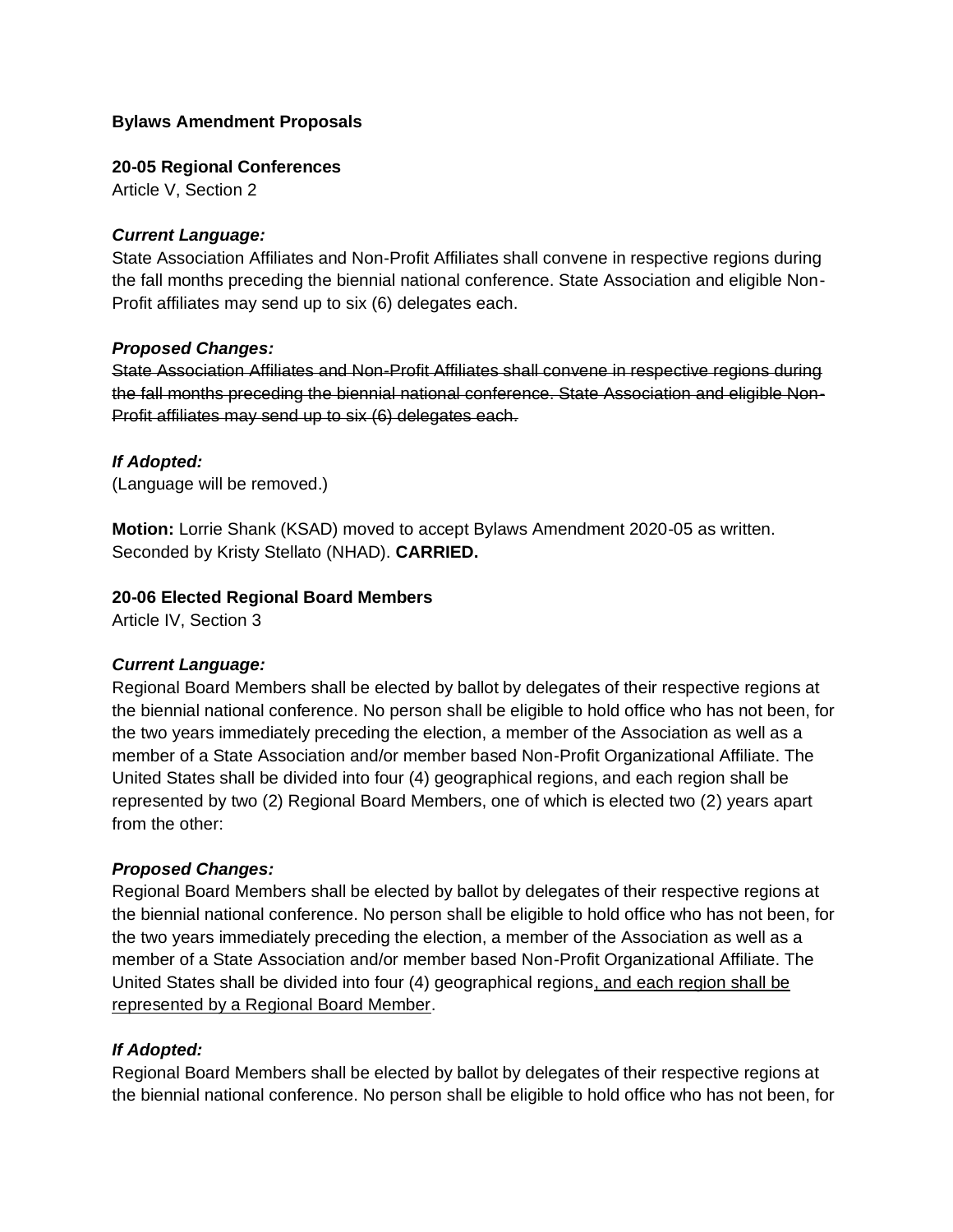the two years immediately preceding the election, a member of the Association as well as a member of a State Association and/or member-based Non-Profit Organizational Affiliate. The United States shall be divided into four (4) geographical regions, and each region shall be represented by a Regional Board Member.

**Motion:** Steve Gagnon (MDAD) moved to cancel the regional caucus and break and continue the COR meeting until 10:00 PM eastern time. Seconded by Shannon Biezenbos (GAD). **CARRIED.** 

President Draganac-Hawk called for a vote on Bylaws Amendment Proposal 20-06. The Bylaws Amendment 20-06 was **DEFEATED.** 

# **20-07 State Association Representative**

Article V, Section 1.5.i

# *Current Language:*

Proportionate Council of Representatives representation by State Association Affiliates shall be determined as follows: 20-199 members—up to two (2) delegates 200-399 members—up to three (3) delegates 400-599 members—up to four (4) delegates 600-799 members—up to five (5) delegates At least 800 members—up to six (6) delegates. State Association Affiliates shall provide a membership count for purposes of determining number of delegates; said membership count will be conducted through a tally of members registered with State Association Affiliates during the following time period between Biennial National Conference(s), by March 15th of the even numbered years.

#### *Proposed Changes:*

Proportionate Council of Representatives representation by State Association Affiliates shall be determined as follows: 20-199 members—up to two (2) delegates 200-399 members—up to three (3) delegates 400-599 members—up to four (4) delegates 600-799 members—up to five (5) delegates At least 800 members—up to six (6) delegates. State Association Affiliates shall provide a membership count for purposes of determining number of delegates; said membership count will be conducted through a tally of members registered with State Association Affiliates during the following time period between Biennial National Conference(s), by March 15th of the even numbered years. Council of Representatives representation by State Association shall be two each with an option of adding an extra delegate providing the extra delegate is a youth person (between the ages of 18 - 30 years old).

# *If Adopted:*

Council of Representatives representation by State Association shall be two each with an option of adding an extra delegate providing the extra delegate is a youth person (between the ages of 18 - 30 years old).

**Motion:** Richard Jeffries (MDAD) moved to withdraw Bylaws amendment 20-07. Seconded by Beth Pickering (IAD - Indiana). No objections were made. **WITHDRAWN.**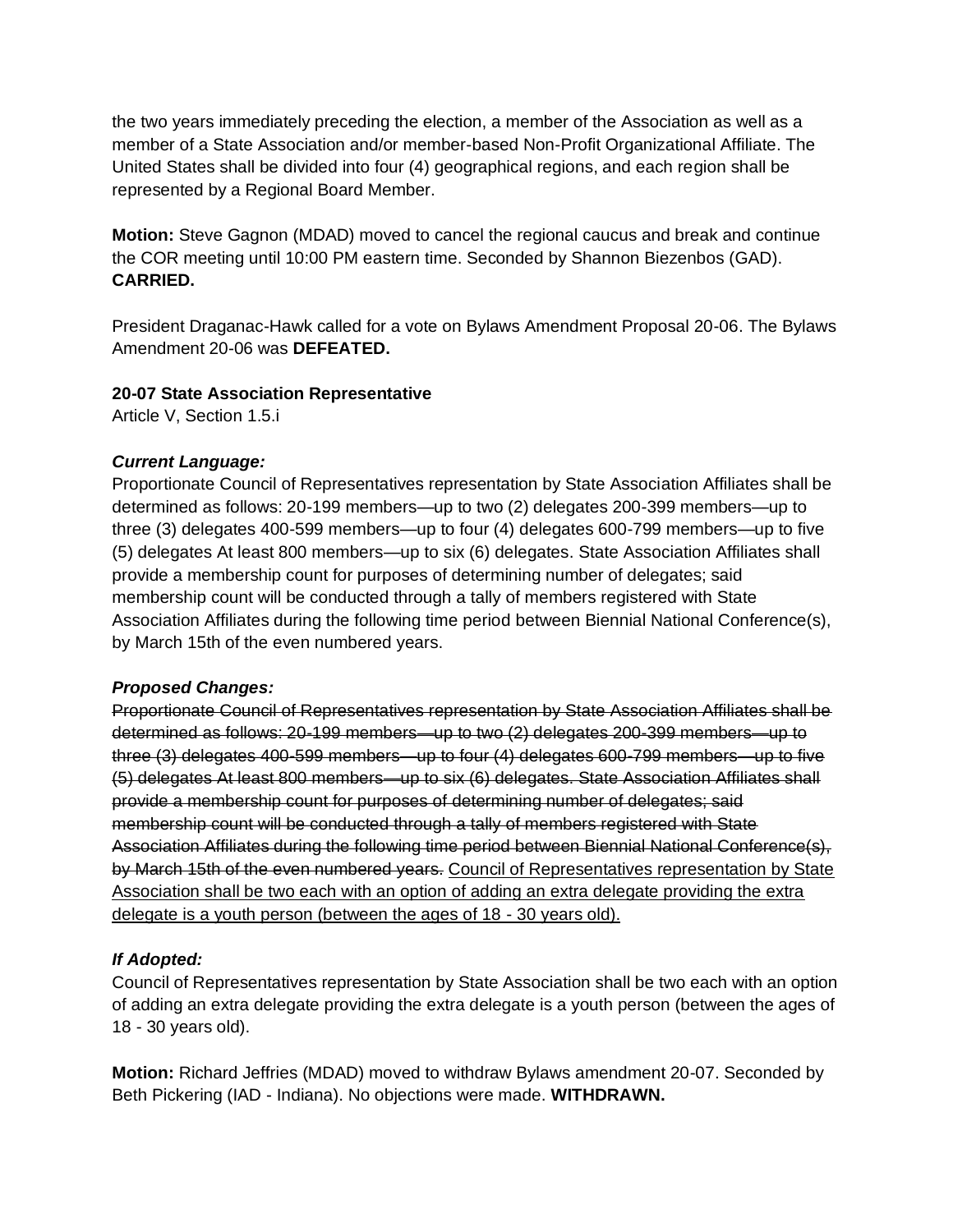# **20-08 State Association and Membership-Based Nonprofit Organizational Affiliate Representatives**

Article V, Section 1.5.i

# *Current Language:*

Proportionate Council of Representatives representation by State Association Affiliates shall be determined as follows:

- 20-199 members—up to two (2) delegates
- 200-399 members— up to three (3) delegates
- 400-599 members— up to four (4) delegates
- 600-799 members— up to five (5) delegates
- At least 800 members—up to six (6) delegates.

State Association Affiliates shall provide a membership count for purposes of determining number of delegates; said membership count will be conducted through a tally of members registered with State Association Affiliates during the following time period between Biennial National Conference(s), by March 15th of the even numbered years.

# *Proposed Changes:*

Proportionate Council of Representatives representation by State Association and Membership-Based Nonprofit Organizational Affiliates shall be determined as follows:

- 20-199 members—up to two (2) delegates
- 200-399 members— up to three (3) delegates
- 400-599 members— up to four (4) delegates
- 600-799 members— up to five (5) delegates
- At least 800 members—up to six (6) delegates.

State Association Affiliates and Membership-based Nonprofit Organizational Affiliates shall provide a membership count for purposes of determining the number of delegates; said membership count will be conducted through a tally of members registered\* with State Association and Membership-based Nonprofit Organizational Affiliates during the following time period between Biennial National Conference(s), by March 15th of the even numbered years.

*Add the following:* \*The word "registered" as defined by a dictionary implies "entered or recorded on an official list or directory." Ideally, the State Association and Membership-Based Nonprofit Organizational Affiliate membership database would contain the following fields: Name, Address, Email, Videophone number, and/or other forms of contact information. Listserv, email blasts, census or any other form does not meet the criteria.

# *If Adopted:*

Proportionate Council of Representatives representation by State Association and Membership-Based Nonprofit Organizational Affiliates shall be determined as follows:

- 20-199 members—up to two (2) delegates
- 200-399 members— up to three (3) delegates
- 400-599 members— up to four (4) delegates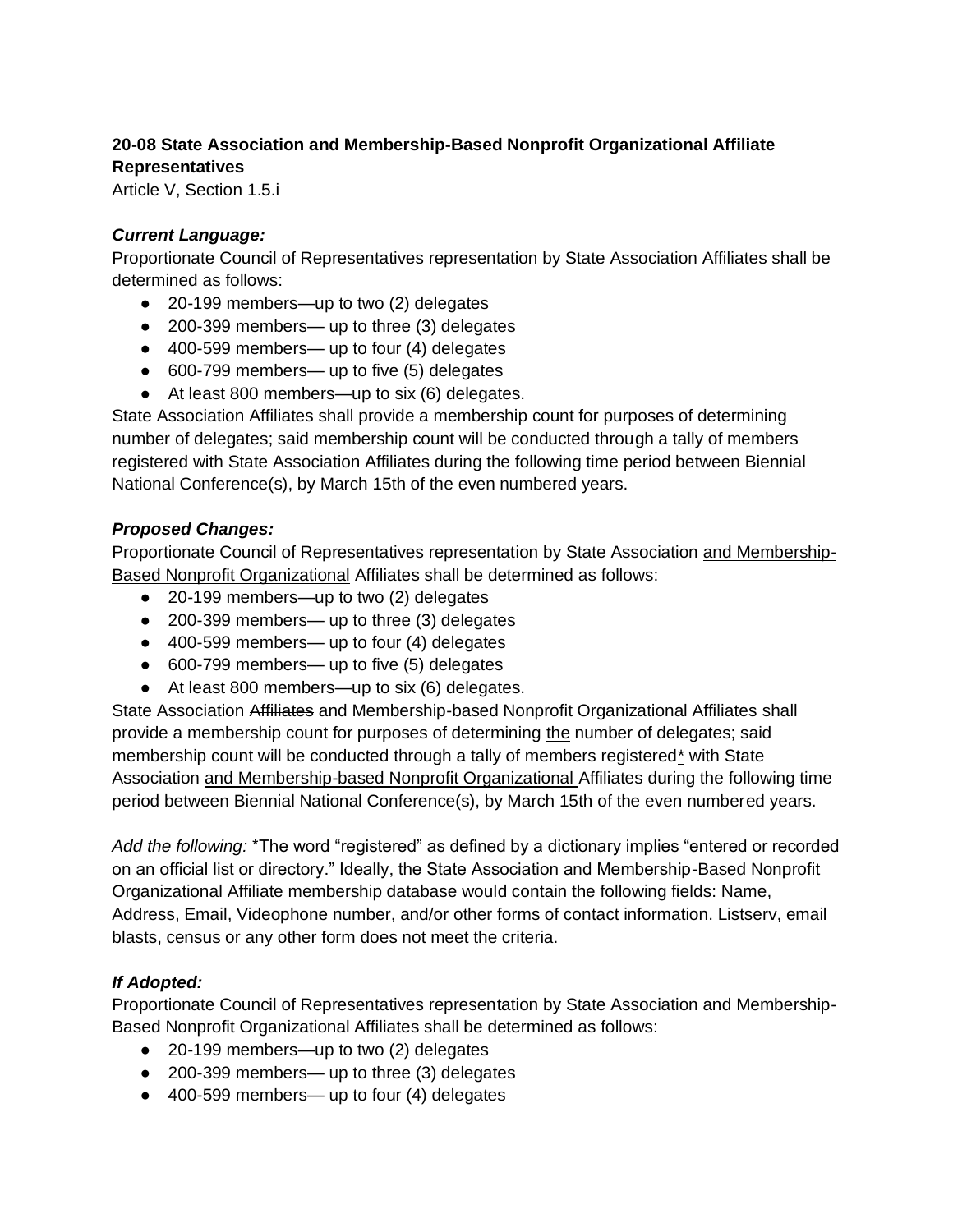- 600-799 members— up to five (5) delegates
- At least 800 members—up to six (6) delegates.

State Association and Membership-based Nonprofit Organizational Affiliates shall provide a membership count for purposes of determining the number of delegates; said membership count will be conducted through a tally of members registered\* with State Association and Membership-based Nonprofit Organizational Affiliates during the following time period between Biennial National Conference(s), by March 15th of the even numbered years.

*\*The word "registered" as defined by a dictionary implies "entered or recorded on an official list or directory." Ideally, the State Association and Membership-Based Nonprofit Organizational Affiliate membership database would contain the following fields: Name, Address, Email, Videophone number, and/or other forms of contact information. Listserv, email blasts, census or any other form does not meet the criteria.*

President Draganac-Hawk called for a vote on Bylaws Amendment Proposal 20-08. The Bylaws Amendment 20-08 was **CARRIED.** 

**Motion:** Richard Jeffries (MDAD) moved to reconsider Bylaws Amendment 20-05. Seconded by Shirley Hampton (IAD). **DEFEATED.** 

# **20-09 Appointed Board Members**

Article IV, Section 4

### *Current Language:*

The Board of Directors may select up to two (2) Appointed Board members for special expertise. Consideration shall be given to ensuring diversity balance for the Board as whole. Appointed Board Members must be member of the Association.

# *Proposed Changes:*

The Board of Directors may select up to two (2) Appointed Board members for special expertise. Consideration shall be given to ensuring diversity balance for the Board as whole. National multiracial deaf organizations, composed of all NAD-affiliated multiracial organizations (such as Council de Manos, NADC, NBDA, NHLAD, and others) shall appoint (1) one Board Member dedicated to dismantle racism in NAD's operations and advocacy work. Appointed Board Members must be member of the Association.

# *If Adopted:*

The Board of Directors may select up to two (2) Appointed Board members for special expertise. Consideration shall be given to ensuring diversity balance for the Board as whole. National multiracial deaf organizations, composed of all NAD-affiliated multiracial organizations (such as Council de Manos, NADC, NBDA, NHLAD, and others) shall appoint (1) one Board Member dedicated to dismantle racism in NAD's operations and advocacy work. Appointed Board Members must be member of the Association.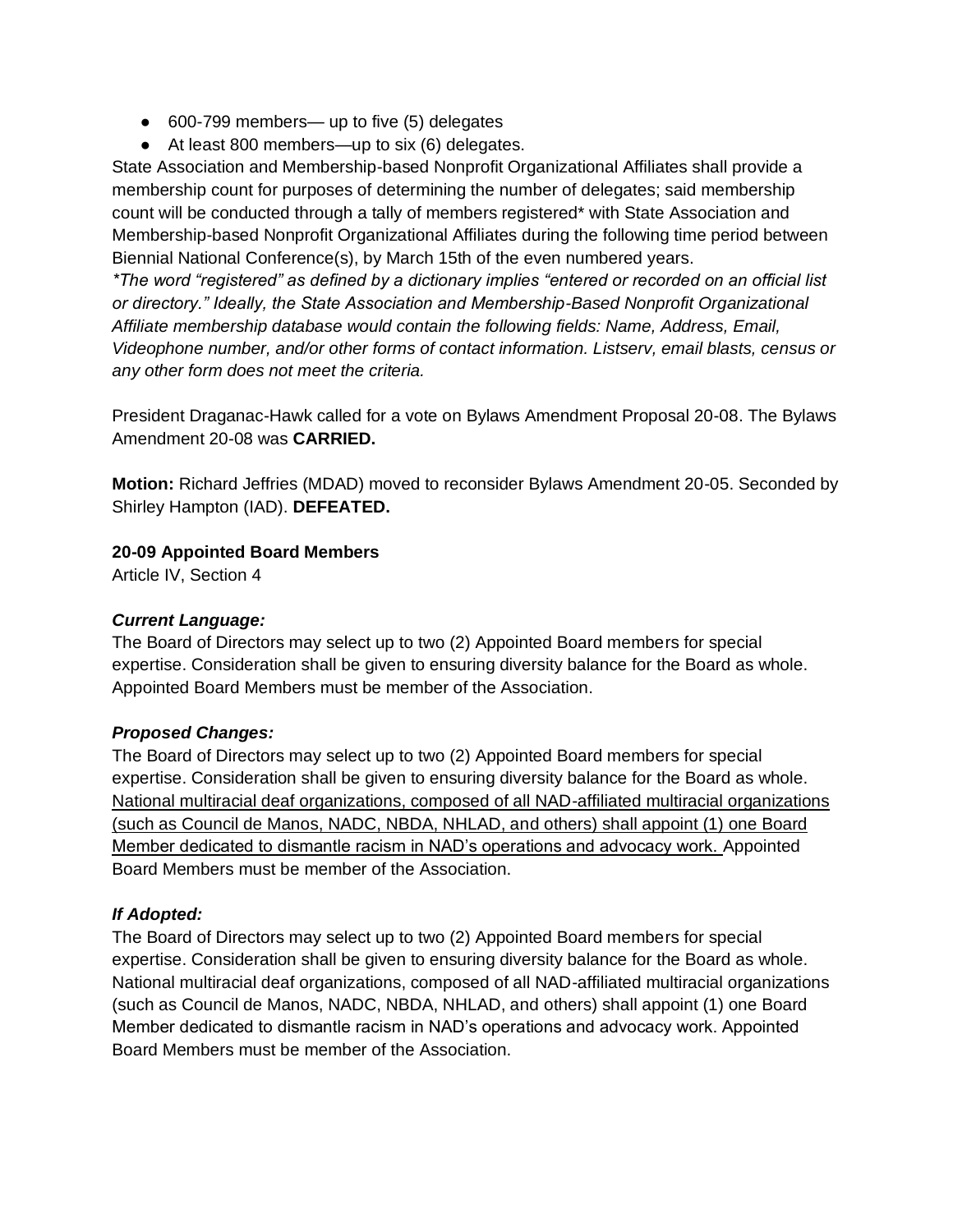**Motion:** Tar Gillman (RAD) moved to amend to remove "(such as Council de Manos, NADC, NBDA, HLAD, and others)". Seconded by Thomas Minch (MeAD). **CARRIED.**

**Motion:** Mary Sloan (VTAD) moved to remove "multiracial" Seconded by Lisa Flagherty (AADB). **DEFEATED.** 

**Motion:** Robyn Miller (PSAD) moved to amend to insert "/cultural" after multiracial in both instances. Seconded by Tar Gillman (RAD). **CARRIED.** 

**Motion:** Alan Wilding (IAD) moved to amend 20-09, before "National mutiracial/cultural", insert "NAD shall appoint a board member from", and remove "shall appoint (1) one Board member". Seconded by Jeff Beardsley (NVAD). **CARRIED.** 

President Draganac-Hawk called for a vote on Bylaws Amendment Proposal 20-09. The Bylaws Amendment 20-09 was **CARRIED.** 

**Motion:** Thomas Minch (MeAD) moved to finish Bylaws tonight with a 15 minute recess after this motion. Seconded by DT Bruno (NADYS).

**Amendment:** Tim Wood (FAD) moved to amend this motion to end the meeting 10pm EDT, and start meeting tomorrow at 11:30 am EDT Seconded by James Scott (KY-KAD). **DEFEATED.**

**Amendment:** Nida Din (OGG) moved to amend to insert "we end at 10 tonight and tomorrow's meeting will extend longer after the scheduled time." Seconded by Patrick Graham (NDEC). **CARRIED.**

The main motion, as amended to finish at 10 pm tonight, and extend the meeting tomorrow was **DEFEATED.** 

President Draganac-Hawk called for a recess at 10:21 p.m. EDT.

**Sunday, October 4, 2020 COR Session IV**

President Draganac-Hawk called COR Session IV to order at 2:31 p.m. EDT.

President Draganac-Hawk asked Parliamentarian Mark Apodaca to again review parliamentary procedure with the delegates.

President Draganac-Hawk asked Credentials Chair Alicia Lane-Outlaw to explain how the room is locked when a vote is in place, and that delegates cannot make a switch during that time.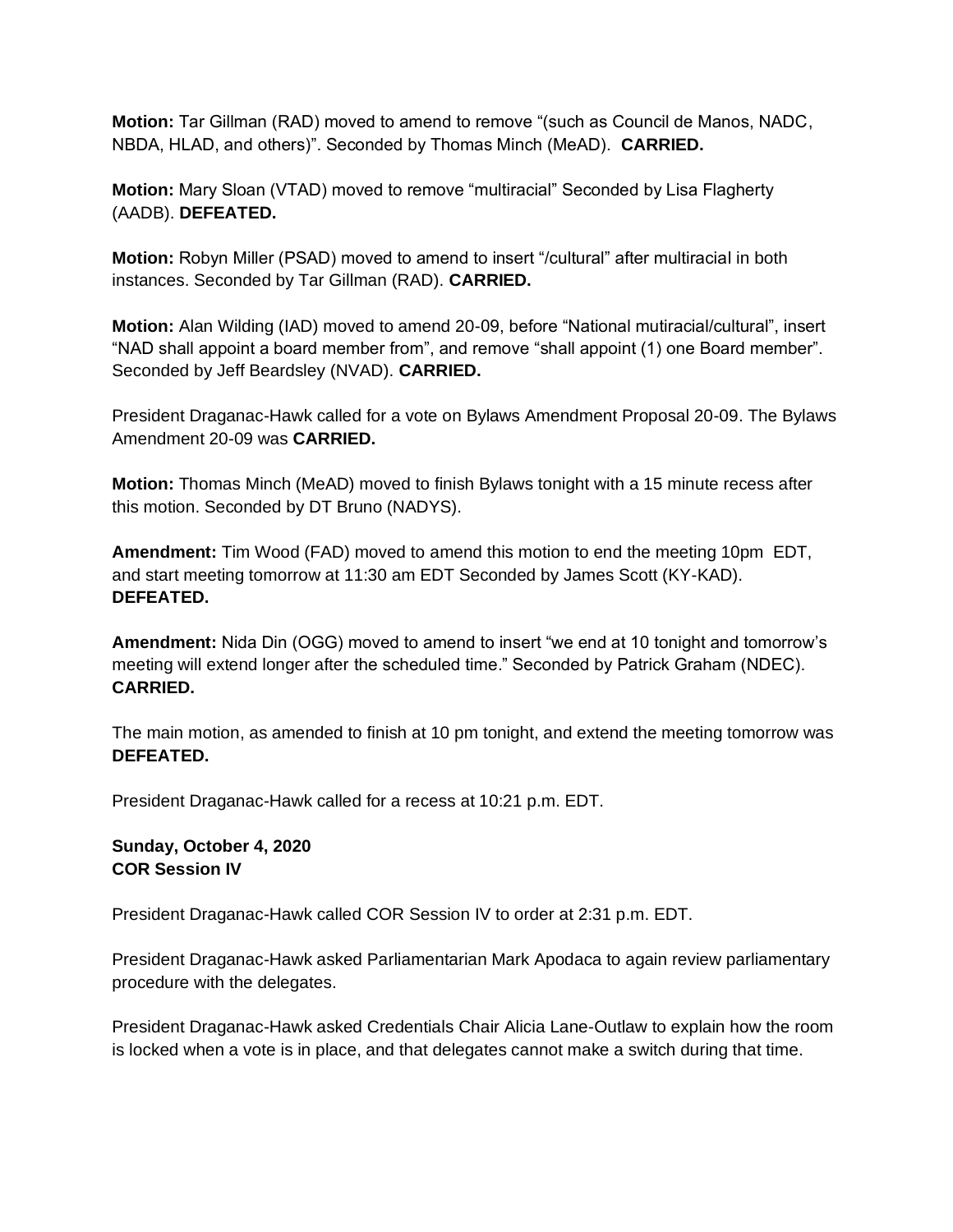Alicia Lane-Outlaw, Appointed Board Member and Credentials Chair, reported that there were 137 delegates present.

#### **Bylaws Amendment Proposals**

**20-10 Board of Directors** Article IV, Section 1

#### *Current Language:*

The Board of Directors of the Association shall be comprised of the following: President, Vice President, Secretary, Treasurer, and eight (8) Regional Board Members. In addition, the Board shall appoint up to two (2) Appointed Board Members.

#### *Proposed Changes:*

The Board of Directors of the Association shall be comprised of the following: President, Vice President, Secretary, Treasurer, (2) Affiliate Board Members, and eight (8) Regional Board Members. In addition, the Board shall appoint up to two (2) Appointed Board Members. (Language to follow process for voting Affiliate Board Member on a staggered terms just as with all other regional board members)

#### *If Adopted:*

The Board of Directors of the Association shall be comprised of the following: President, Vice President, Secretary, Treasurer, (2) Affiliate Board Members, and eight (8) Regional Board Members. In addition, the Board shall appoint up to two (2) Appointed Board Members.

**Motion:** Steve Gagnon (MDAD) moved to amend Bylaws amendment 20-10 to insert "membership-based" before "affiliate", and add footnote "If approved, board will refer to the vacancy section of the bylaws for the 2020-2022 term." Seconded by Kirsten Poston. **CARRIED.** 

President Draganac-Hawk called for a vote on the Bylaws Amendment Proposal 20.10, and the amendment was **CARRIED.** 

**Motion:** Corey Axelrod (IAD - Illinois) moved that under authority of Article 8.2 of the NAD Bylaws and recognizing that this motion to add another amendment proposal must pass with a ⅘ vote, I move that we create a standing task force for Elections Reform. This task force shall be responsible to draft new bylaws language for election processes to be effective upon discussion and vote during the 2022 and subsequent NAD Conferences, both of which shall precede any and all future conference elections. Seconded by Jade Sims (MDAD). **DEFEATED.** 

#### **20-11 Nonprofit Organizational Affiliate Representatives**

Article V, Section 1.5.ii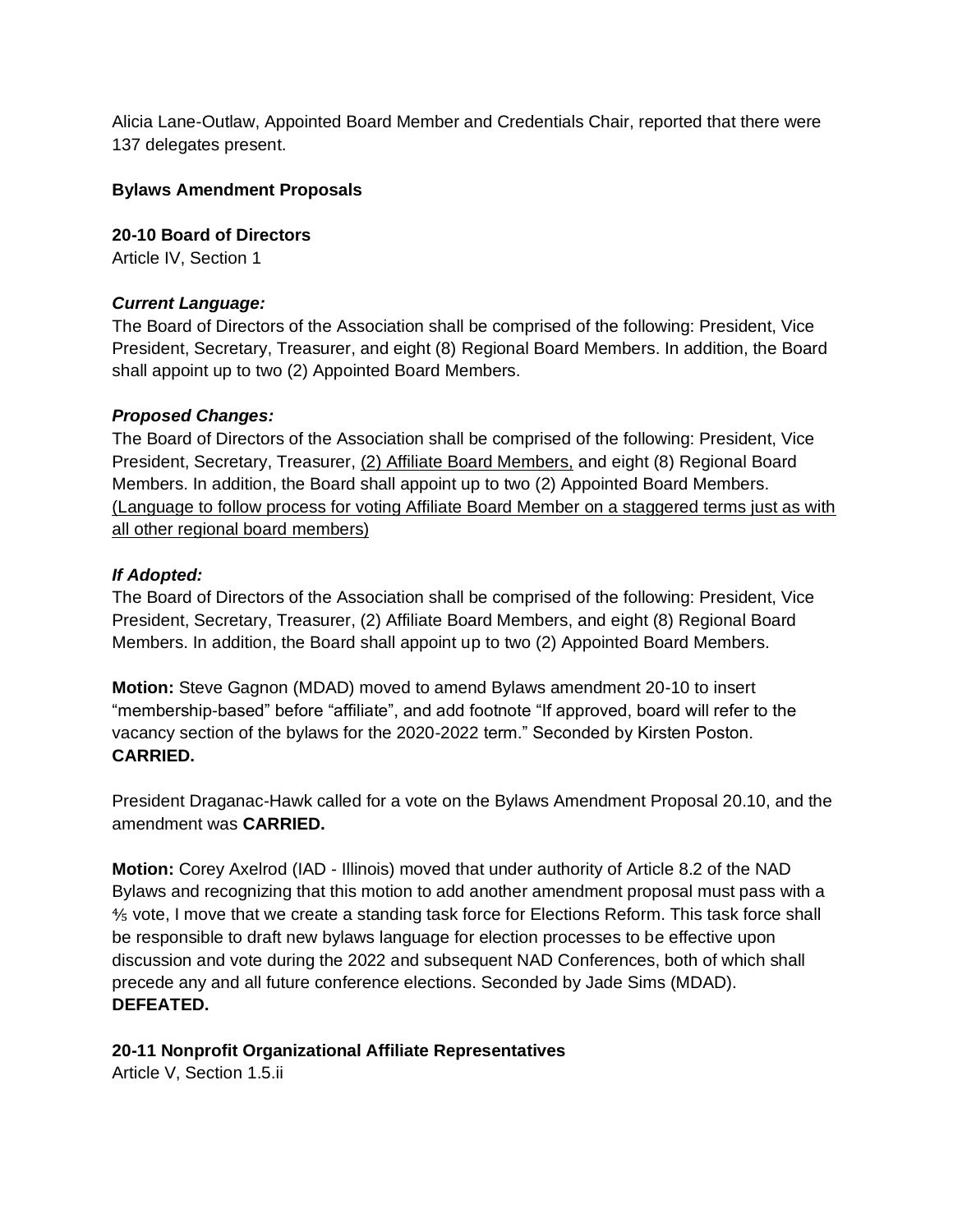#### *Current Language:*

The Council of Representatives shall include one (1) delegate from each bona fide local, state, and national Non Profit Organizational Affiliate of the Association, which meets eligibility criteria set forth by the Board of Directors. Further, Non-Profit Organizational Affiliates which meet eligibility criteria set forth by the Board of Directors shall have proportionate representation in the same manner as provided for State Association Representatives.

### *Proposed Changes:*

The Council of Representatives shall include one (1) delegate from each bona fide local, state, and national Non Profit Organizational Affiliate of the Association, which meets eligibility criteria set forth by the Board of Directors. Further, Non-Profit Organizational Affiliates which meet eligibility criteria set forth by the Board of Directors shall have proportionate representation in the same manner as provided for State Association Representatives. Council of Representatives representation by Affiliates shall be two each affiliate.

#### *If Adopted:*

Council of Representatives representation by Affiliates shall be two each affiliate.

**Withdraw:** Richard Jeffries, as author would like to withdraw this bylaws amendment proposal. There were no objections. **WITHDRAWN.** 

#### **20-12 Order of Georges and Georgettes**

Article 3, Section 2.1.iv

#### *Current Language:*

Order of Georges and Georgettes status shall be conferred to individual members who maintain their membership for at least three (3) consecutive years.

#### *Proposed Changes:*

Order of Georges and Georgettes status shall be conferred to individual members who maintain their membership for at least three (3) consecutive years.

#### *If Adopted:*

(Language will be removed.)

President Draganac-Hawk called for a vote on the Bylaws Amendment Proposal 20-12, and the amendment was **DEFEATED.** 

#### **20-13 Order of Georges and Georgettes**

Article V, Section 1.5.v

#### *Current Language:*

Order of Georges and Georgettes Representatives. Twenty five (25) or more members of the Order of Georges and Georgettes (OGG) attending the biennial national conference may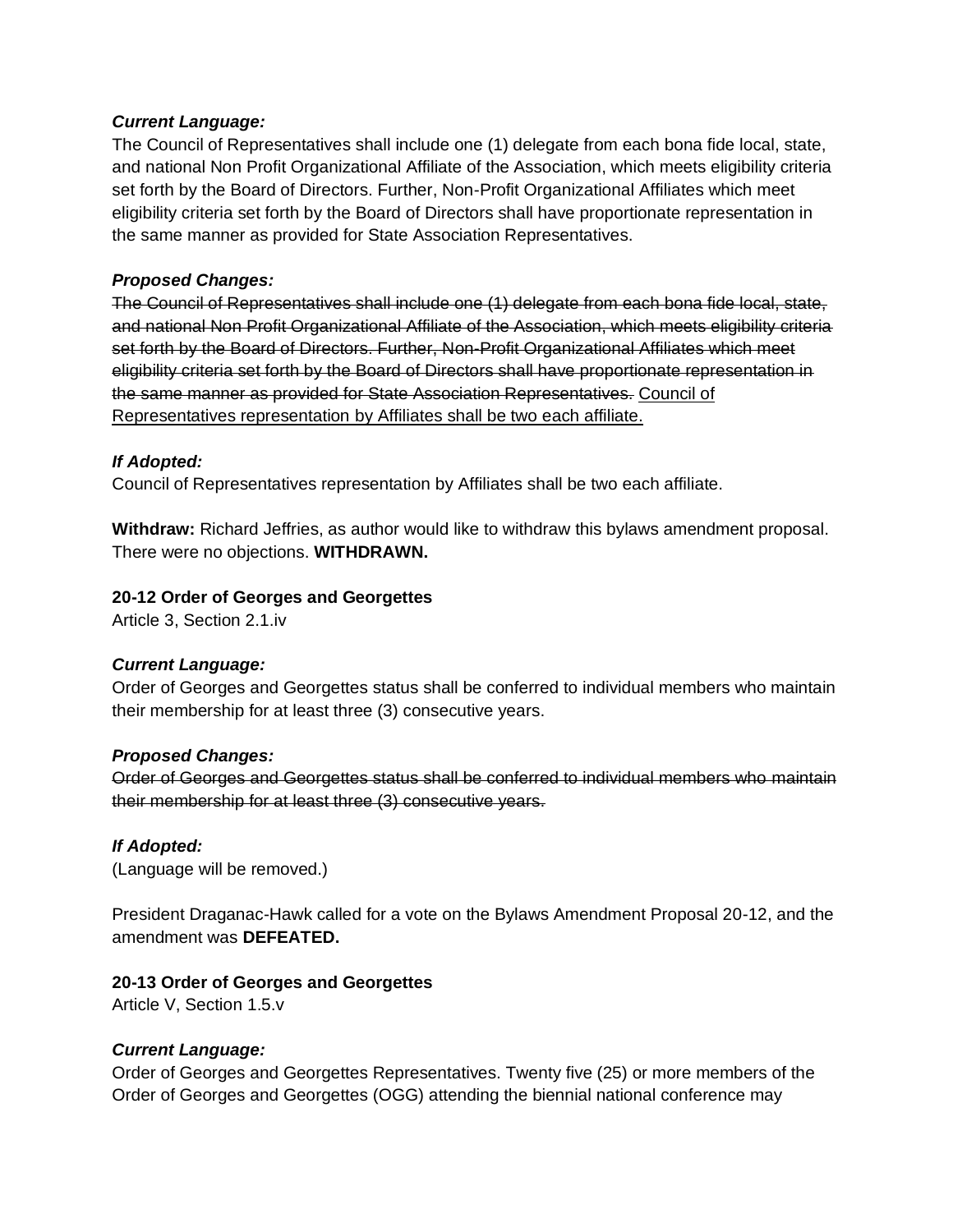organize themselves for the purpose of electing delegates to the Council of Representatives. The number of delegates elected to attend the Council of Representatives shall be based on the number of all NAD members qualifying to be part of the Order of Georges and Georgettes, in essence all individuals (not only those present at the Conference) who have been members of the NAD for at least three years. On that basis, the number of OGG delegates shall be based on the same proportion as the number of delegates for State Associations and NonProfit Organizational Affiliates.

# *Proposed Changes:*

Order of Georges and Georgettes Representatives. Twenty five (25) or more members of the Order of Georges and Georgettes (OGG) attending the biennial national conference may organize themselves for the purpose of electing delegates to the Council of Representatives. The number of delegates elected to attend the Council of Representatives shall be based on the number of all NAD members qualifying to be part of the Order of Georges and Georgettes, in essence all individuals (not only those present at the Conference) who have been members of the NAD for at least three years. On that basis, the number of OGG delegates shall be based on the same proportion as the number of delegates for State Associations and NonProfit Organizational Affiliates.

# *If Adopted:*

(Language to be removed.)

**Withdraw:** Bylaws Chair Jacob Leffler asked to withdraw Bylaws Amendment Proposal 20-13, as it is irrelevant due to Bylaws Amendment Proposal 20-12 was defeated. There were no objections. **WITHDRAWN.** 

President Draganac-Hawk called for a recess at 4:06 p.m. EDT.

President Draganac-Hawk called to resume COR Session IV at 5:00 p.m. EDT.

Alicia Lane-Outlaw, Appointed Board Member and Credentials Chair, reported that there were 135 delegates present.

# **Priority Proposals**

Steering Committee Chair reported that the Forums have decided on their top 16 proposed priorities from each track, which are as follows:

# Systems Change Track

2020-EDU-02 Achieving Equity in Deaf Education 2020-PUB-01 Campaign to Spotlight the Adverse Impacts of Language Deprivation 2020-PUB-06 Eliminating Barriers to Quality Care for Deaf Seniors 2020-PUB-07 Foster Care Bill of Rights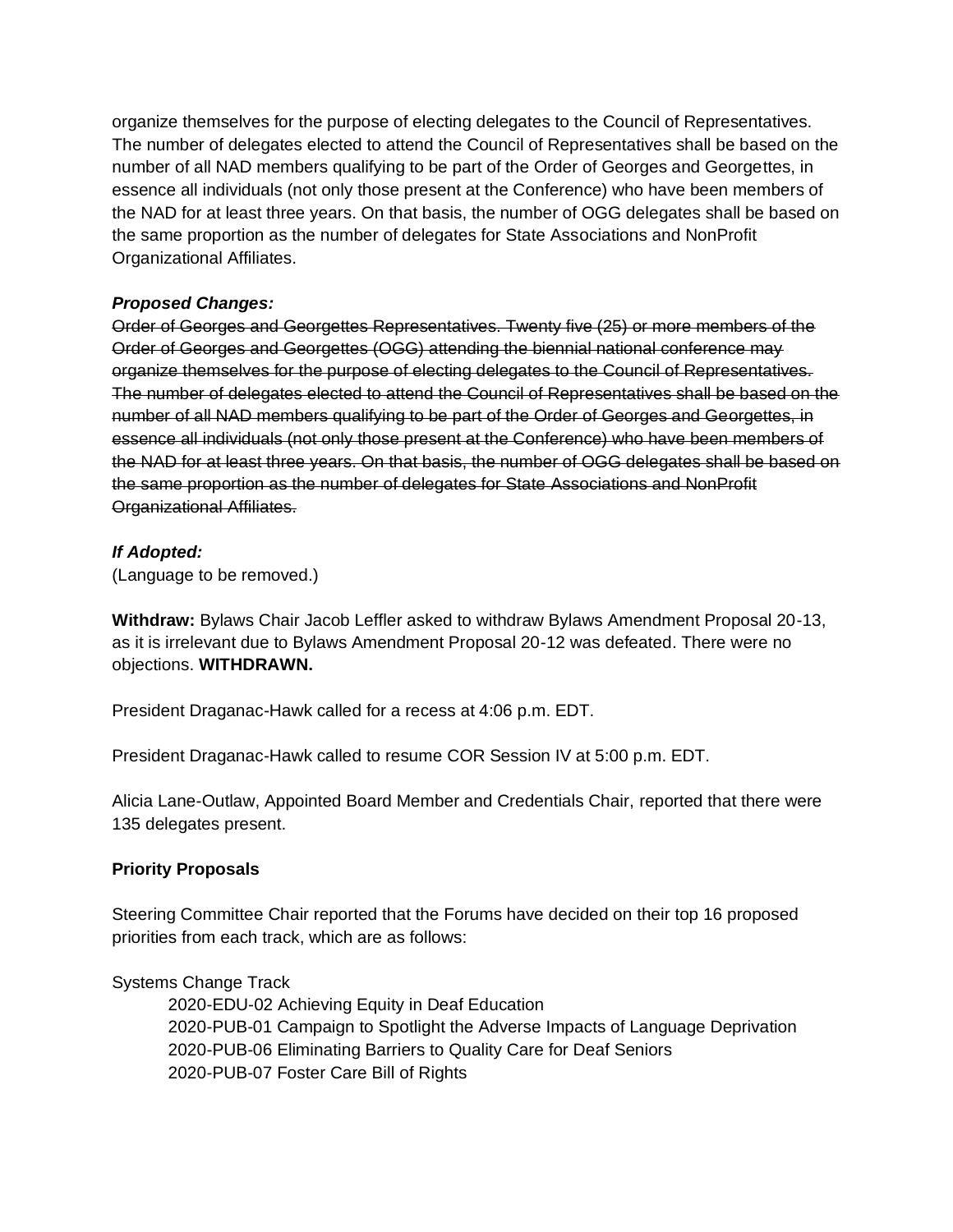#### Governance Track

2020-GOV-02 Affiliate Representation on NAD Board 2020-GOV-04 Hiring of Chief of Community Engagement 2020-GOV-08 Accountability Task Force 2020-GOV-09 Talent Development Program for Deaf Interpreters of Color

### Racial and Social Justice Track:

2020-GOV-06 Collaboration with BIPOC Organizations 2020-PUB-02 Eugenics and Eradication of Deaf People 2020-PUB-03 Dismantling Racism in the Deaf Community 2020-PUB-04 Addressing the Justice System and Law Enforcement

#### Interpreter/caption Track

2020-PUB-08 Emergency Interpreter Service 2020-PUB-09 VRI and CDI 2020-PUB-10 Transportation Accessibility 2020-PUB-11 COVID-19 Pandemic Response

President Draganac-Hawk resumed the floor and shared that two proposed priorities are out of order:

2020-GOV-02 Affiliate Representation on NAD Board (requires Bylaws amendment, which was carried during this COR meeting) 2020-GOV-04 Hiring of Chief of Community Engagement (this is a HQ decision, not delegate decision)

The 16 Proposed Priorities carried out of Forums are as follows:

2020-GOV-03 Serving with Distinction

2020-GOV-06 Collaboration with BIPOC Organizations

2020-GOV-07 Selection of Conference Sites

2020-GOV-08 Accountability Task Force

2020-GOV-09 Talent Development Program for Deaf Interpreters of Color

2020-EDU-02 Achieving Equity in Deaf Education

2020-PUB-01 Campaign to Spotlight the Adverse Impacts of Language Deprivation

2020-PUB-02 Eugenics and Eradication of Deaf People

2020-PUB-03 Dismantling Racism in the Deaf Community

2020-PUB-04 Addressing the Justice System and Law Enforcement

2020-PUB-06 Eliminating Barriers to Quality Care for Deaf Seniors

2020-PUB-07 Foster Care Bill of Rights

2020-PUB-08 Emergency Interpreter Service

2020-PUB-09 VRI and CDI

2020-PUB-10 Transportation Accessibility

2020-PUB-11 COVID-19 Pandemic Response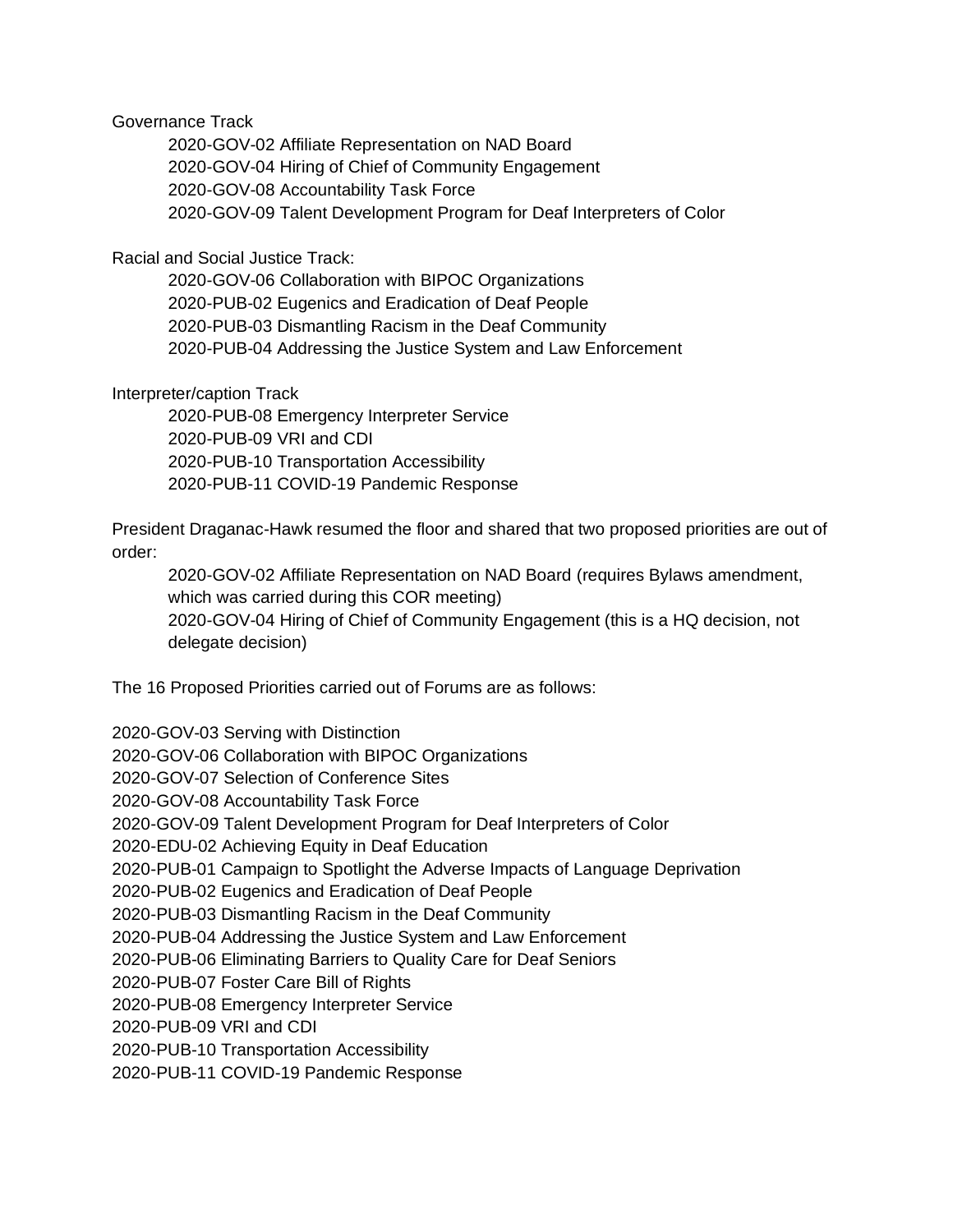#### **2020-GOV-03 Serving with Distinction**

Discussion.

# **2020-GOV-07 Selection of Conference Sites**

Discussion.

**Motion:** Richard Jeffries appealed President Draganac-Hawk's decision in calling GOV-04 Hiring of Chief of Community Engagement out of order. Seconded by Jade Sims. **The appeal failed and the President's decision stands**.

# **2020-GOV-06 Collaboration with BIPOC Organizations**

Discussion.

**Motion:** Thomas Minch (MeAD) moved to refer (GOV-06) to the Diversity Strategy Team. Seconded by Michael Swoboda (TAD - Texas). **CARRIED.** 

Prior to the vote of the above motion, Alicia Lane-Outlaw, Appointed Board Member and Credentials Chair, reported that there were 139 delegates present.

# **2020-GOV-08 Accountability Task Force**

Discussion.

**Motion:** Katy Schmidt (WAD - Wisconsin) moved to refer to the Governance Committee for implementation. Seconded by Corey Axelrod (IAD - Illinois). **DEFEATED.** 

# **2020-GOV-09 Talent Development Program for Deaf Interpreters of Color**

Discussion.

#### **Oath of Office**

President Draganac-Hawk called President Emeritus, T. Alan Hurwitz, who led the oath of office and swore into the 2020-2022 NAD Board of Directors.

#### **Priority Proposals**

**Motion:** Nancy Rarus (DSA) moved to extend the COR session until all business is complete. Seconded by Kirsten Poston (DIG).

**Amendment:** Richard Jeffries (MDAD) moved to amend and insert "to cancel the caucus". Seconded by Natnail Tolossa (Jr. NAD). **CARRIED.** 

The main motion as amended to continue the COR session until business is complete, and to cancel the caucus was **CARRIED.**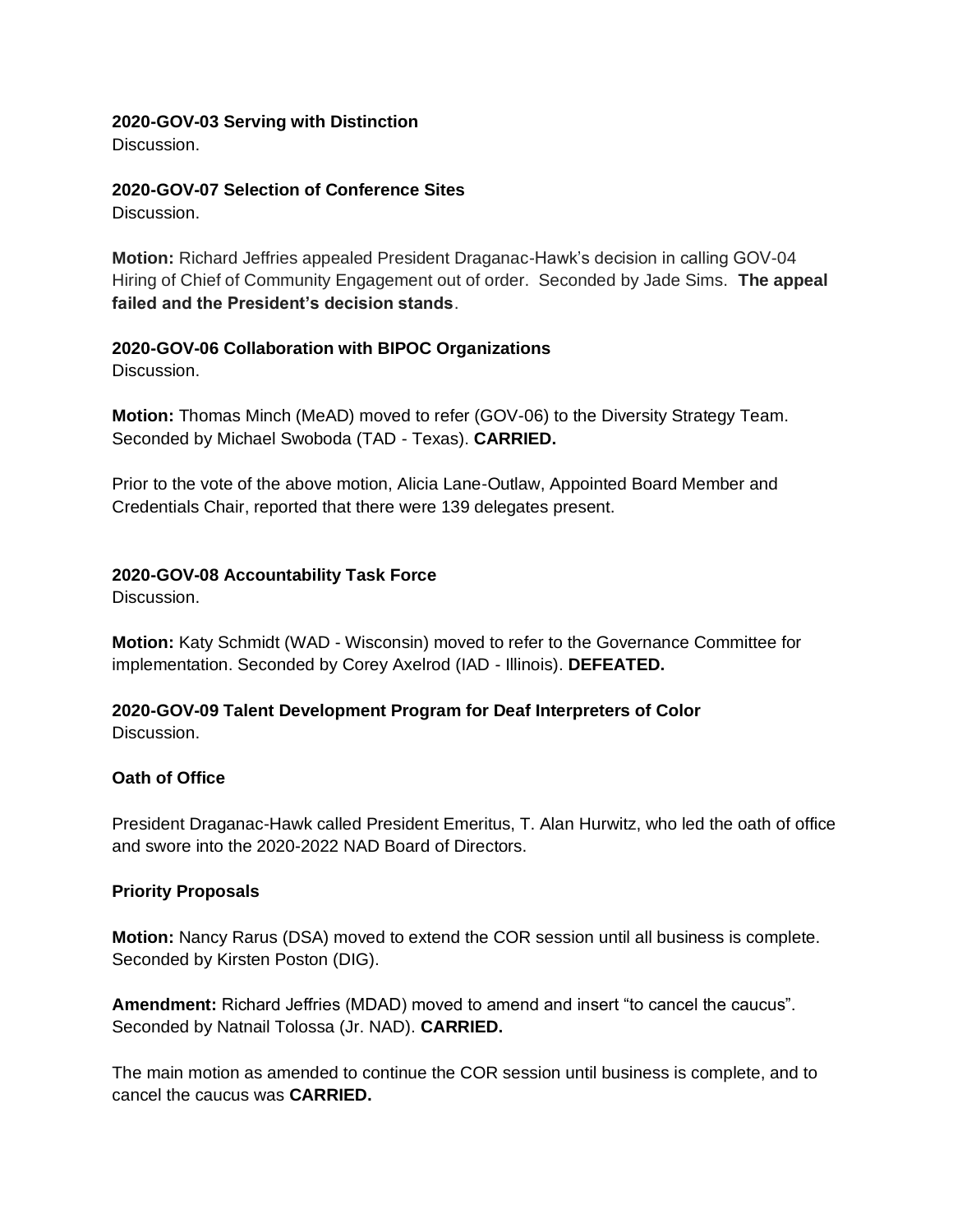# **2020-GOV-09 Talent Development Program for Deaf Interpreters of Color**

Resume discussion.

**Motion:** Tim Wood (FAD) moved to refer to the Diversity Strategy Team. Seconded by Jeff Beardsley (NVAD). **CARRIED.** 

### **2020-EDU-02 Achieving Equity in Deaf Education**

Discussion.

**Motion:** Shana Gibbs (MSAD) moved to take a 30-minute break after this proposed priority discussion. Seconded by Nathan Burleson (AAD). **CARRIED.** 

# **2020-EDU-02 Achieving Equity in Deaf Education**

Resume discussion.

**Motion:** Patrick Graham (NDEC) moved to amend EDU-02 to insert "may need assistance by creating a one-stop place where these sites can obtain resources developed by CEASD, NDEC, and NAD Education Advocates on the NAD website" after "may need assistance". Seconded by Jeff Beardsley (NVAD). **CARRIED.** 

**Motion:** Tommy Minch (MeAD) moved to refer to the Education Strategy Team. Seconded by Katy Schmidt (WAD). **DEFEATED.** 

President Draganac-Hawk called for a recess at 7:16 pm.

President Draganac-Hawk resumed COR Session IV at 7:49 pm.

Alicia Lane-Outlaw, Appointed Board Member and Credentials Chair, reported that there are 130 delegates present.

#### **Priority Proposals**

**2020-PUB-02 Eugenics and Eradication of Deaf People** Discussion.

# **2020-PUB-01 Campaign to Spotlight the Adverse Impacts of Language Deprivation** Discussion.

**Amendment:** Corey Axelrod (IAD - Illinois) moved to amend to strike #2 and #3 under "the NAD shall at minimum:" and insert "Develop training modules for outreach programs, schools for the deaf, and site programs for Deaf and hard of hearing students on language deprivation and how parents and teachers can be proactive in the recognition of language deprivation and utilize strategies to combat this." Seconded by DT Bruno (NADYS).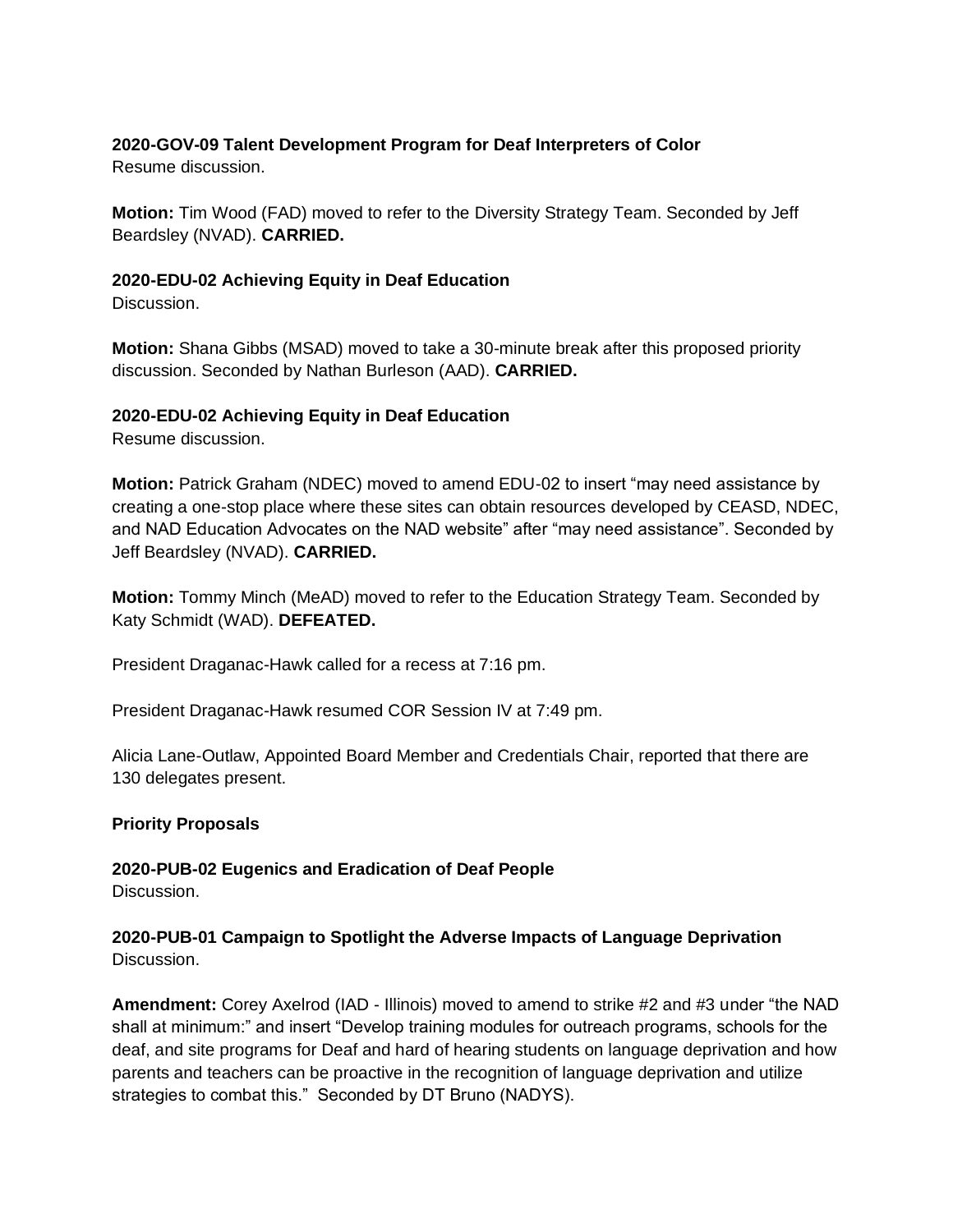Amendment: Tamera Deem (WVAD) moved to amend to insert "DeafBlind" between" Deaf" and "hard of hearing". Seconded by Chad Ludwig (OGG). **DEFEATED.** 

**Amendment:** Patricia Hughes (GLAD) moved to strike out "hard of hearing". Seconded by DT Bruno (NADYS). **CARRIED.** 

Main motion to amend PUB-01 was voted upon and **CARRIED.**

**Motion:** Thomas Minch (MeAD) moved to close discussion of all proposed priorities and do the ballot for the top 5 priorities. Seconded by Danielle Loughlin (RIAD). **DEFEATED.** 

**Motion:** Katy Schmidt (WAD - Wisconsin) moved to add COR to another date. Seconded by Brien Nakamoto (ASAD).

**Amendment:** Suzanna Laskowski (IAD - Illinois) moved to amend to insert to add "within a month." Seconded by Brien Nakamoto. **CARRIED.** 

Main motion to add COR to another date within a month was **CARRIED.** 

President Draganac-Hawk closed the meeting at 9:31 p.m. EDT.

# **Saturday, October 24, 2020 COR Session V**

President Draganac-Hawk called COR Session V to order at 1:34 p.m. EDT.

President Draganac-Hawk reviewed the schedule for the day's virtual meeting.

COR Co-Chair Alicia Lane-Outlaw shared reminders on how to conduct business including raise hand, comment, using chat, and the use of RFI, PI, and PO. All delegates were reminded of the Virtual Conduct Policy and that delegates will be put into the Waiting Room if they do not comply with the policy.

President Draganac-Hawk asked Kavita Pipalia (CAD - California) and Alexis Bravo (CAD - California) to share a few words about the experiences of BIPOC delegates.

Kavita Pipalia and Alexis Bravo shared that the process of COR has been oppressive to the BIPOC delegates. When there is a motion regarding BIPOC or racism, those who are BIPOC should be the ones commenting, not those who are white.

President Draganac-Hawk thanked them for their comments.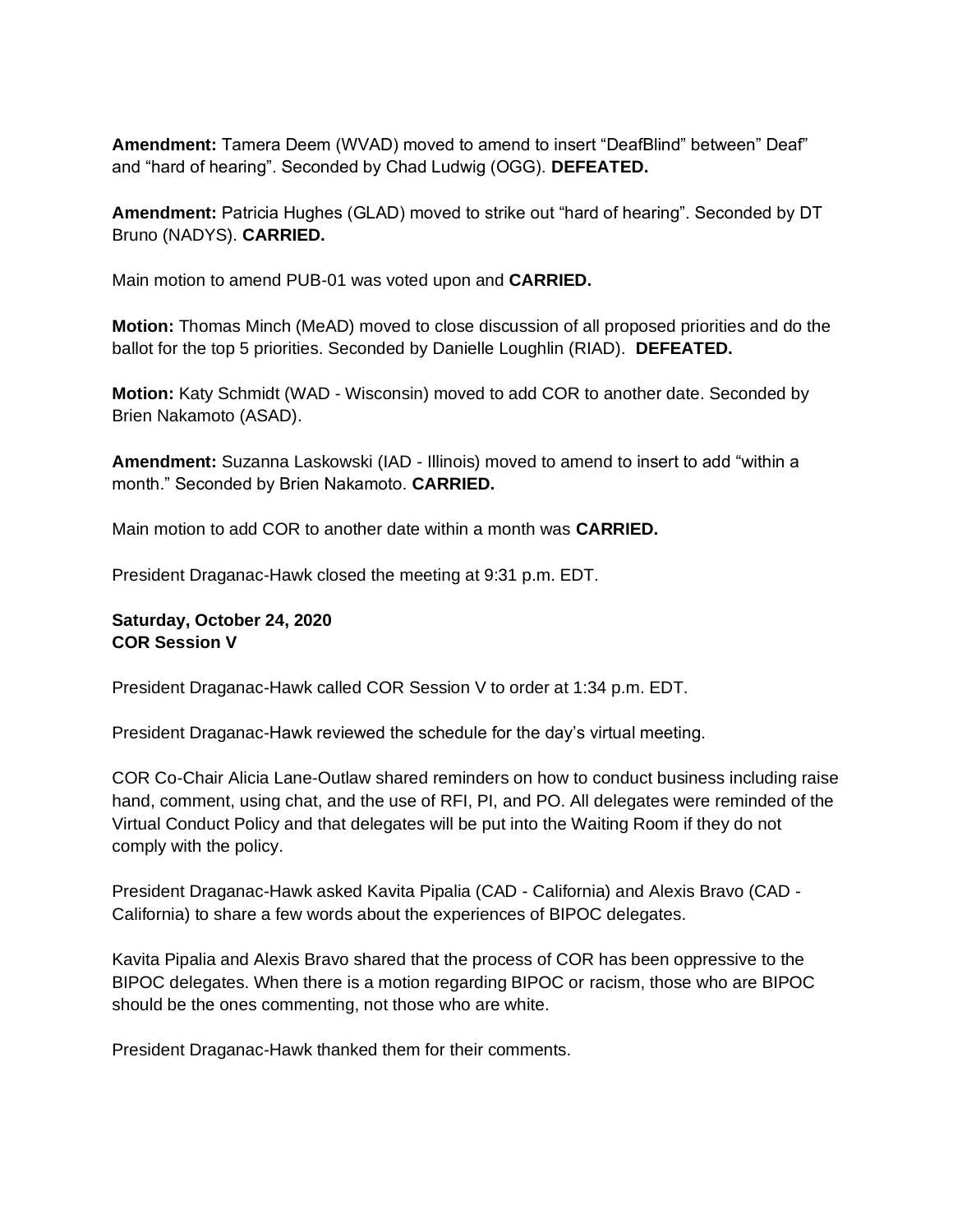President Draganac-Hawk explained that since the last session was not called to recess nor adjourned, this is considered a special meeting focused on completing the priority proposals because it was explained in the rationale that the additional meeting day would be for focusing on priority proposals. However, we will also include resolutions. The standing rules from COR Sessions I-IV will stand during this meeting. The meeting will end at 6:30 pm today.

Alicia Lane-Outlaw, Appointed Board Member and Credentials Chair, reported that there are 124 delegates present.

Harvey Corson (CAD - Connecticut) inquired about what this meeting is called - a special meeting or COR Session V.

**Motion:** Harvey Corson (CAD - Connecticut) moved that we support the president in calling this COR 5th session with limitations to include Resolutions from COR I-IV, and any additional resolutions will be referred to the board for consideration. Seconded by Beth Pickering (IAD - Indiana). **CARRIED.** 

# **Priority Proposals**

# **2020-PUB-02 Eugenics and Eradication of Deaf People**

Discussion.

# **2020-PUB-03 Dismantling Racism in the Deaf Community**

Discussion.

**Motion:** Tar Gillman (RAD) moved to refer PUB-03 to DST. Seconded by Mary Sloan (VTAD). **DEFEATED.** 

Jacob Leffler (MDAD) requested to have a Credentials Committee report.

Alicia Lane-Outlaw, Appointed Board Member and Credentials Chair, reported that there were 128 delegates present.

**2020-PUB-04 Addressing the Justice System and Law Enforcement** Discussion.

# **2020-PUB-06 Eliminating Barriers to Quality Care for Deaf Seniors**

Discussion.

# **2020-PUB-07 Foster Care Bill of Rights**

Discussion.

**Motion:** Patrick Graham (NDEC) moved to amend, after "welfare of the", insert "deaf children and parents, by providing a taskforce to develop modules and trainings to be provided to state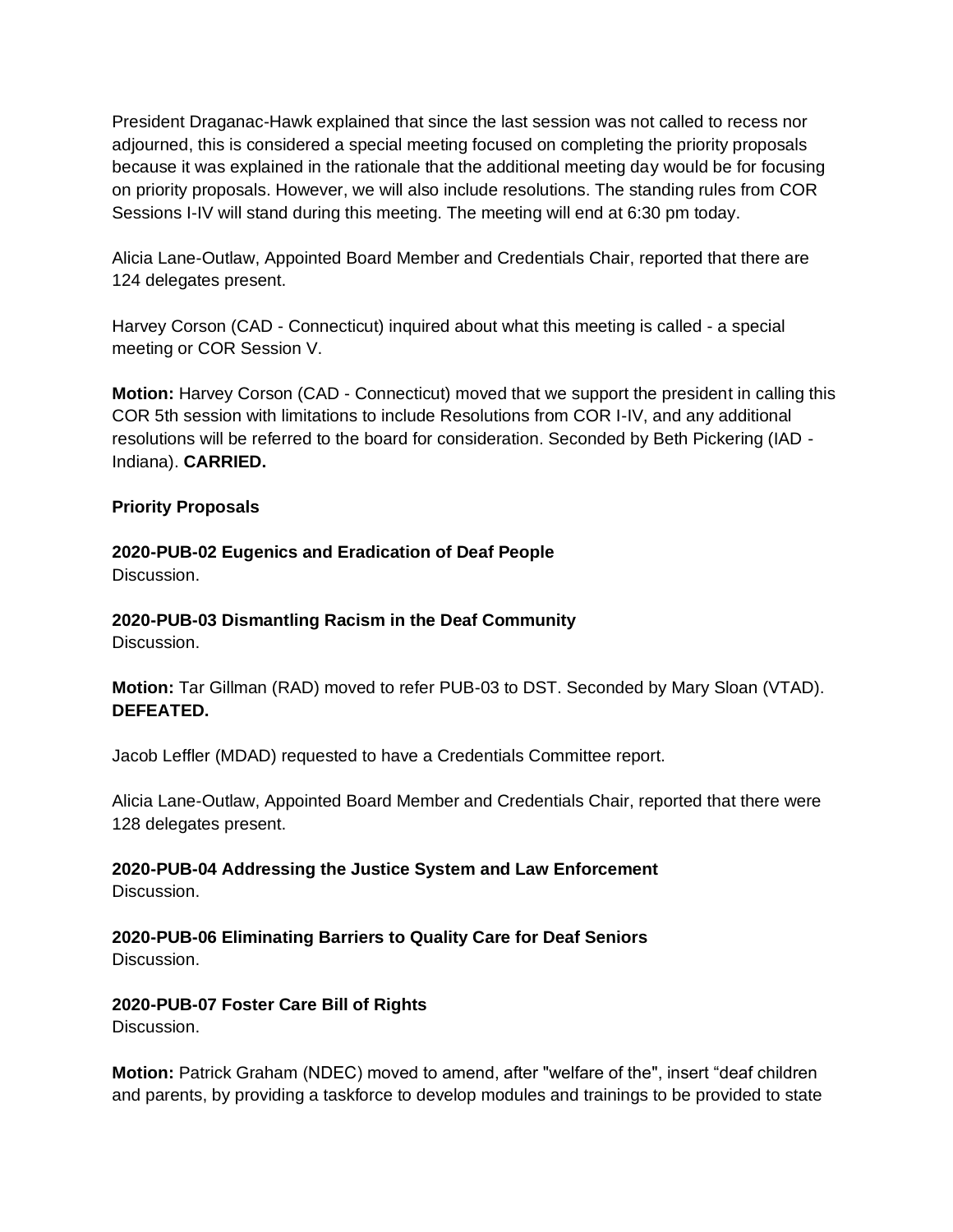agencies (eg. Child Welfare, Department of Children and Family Services) who work with these deaf children and parents so they can fully understand how to" and eliminate "children who are required to"**,** and after Child Welfare, add "Two modules must focus on how language deprivation can be considered a form of neglect, and how important it is to develop a strong identity even though they are in foster care, especially with BIPOC deaf children". After this, eliminate the rest after "For Example". Seconded by Tar Gillman (RAD). **CARRIED.** 

# **2020-PUB-08 Emergency Interpreter Service**

Discussion.

**Motion:** Alexis Bravo (CAD) moved to merge PUB-08 and PUB-11. Seconded by Wade Doster (GAD). **CARRIED.** 

**2020-PUB-09 VRI and CDI**

Discussion.

**Motion:** Beth Pickering (IAD - Indiana) moved to amend to insert "DeafBlind or others" after "deaf people" before "can" and add at the end "give deaf and DeafBlind the option to have CDI in person or via VRI." Seconded by Aimee Chappelow Bader (AADB).

**Amendment:** Kim Taylor (VAD) moved to amend previous motion to insert "DI" after CDI. Seconded by Beth Pickering (IAD - Indiana). **CARRIED.** 

Motion to insert DeafBlind or others as amended with DI was **CARRIED.** 

**Motion:** Richard Jeffries (MDAD) moved to refer PUB-09 to CDI Committee. Seconded by Tar Gillman (RAD). **CARRIED.** 

President Draganac-Hawk called for a recess at 3:33 p.m. EDT.

President Draganac-Hawk called COR Session V to order at 4:30 p.m. EDT.

Alicia Lane-Outlaw, Appointed Board Member and Credentials Chair, reported that there were 116 delegates present.

# **Priority Proposals**

**2020-PUB-10 Transportation Accessibility** Discussion.

Steering Committee Chair presented the newly merged proposal from PUB-08 and PUB-11 as: **2020-PUB-15 Disaster Response Interpreting Access.** Discussion.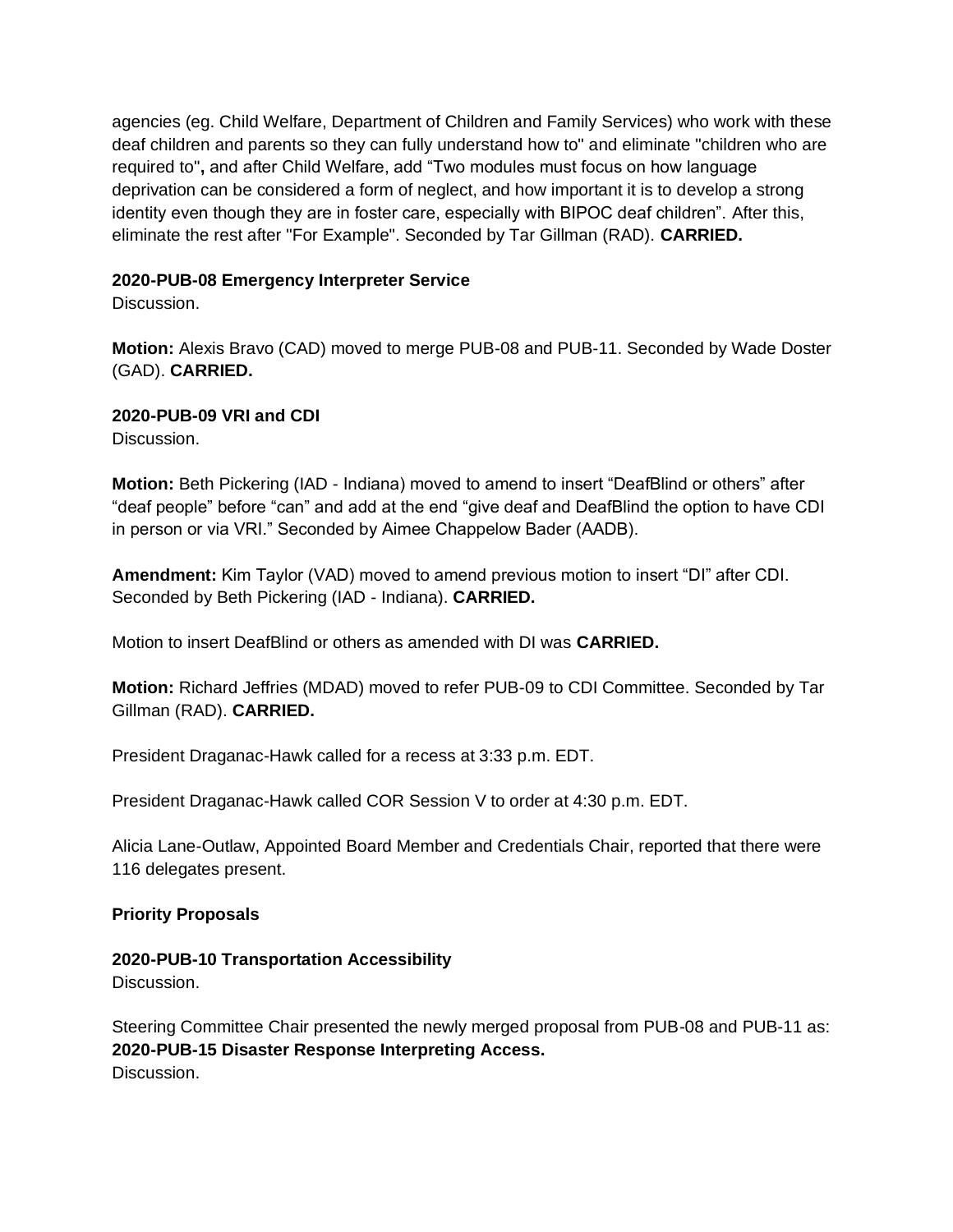**Motion:** Corey Axelrod (IAD - Illinois) moved to amend after "briefings" insert "emergent and non-emergent press conferences." Seconded by Feta Fernsler (DAD). **CARRIED.** 

Prior to the vote of the above motion, Alicia Lane-Outlaw, Appointed Board Member and Credentials Chair, reported that there are 123 delegates present.

**Motion:** Aimee Chappelow Bader (AADB) moved to amend under Proposed Solution #4 after "State Association" insert "Affiliates" Seconded by Jose-Ovi Velasquez (GUAA).

**Amendment:** Corey Axelrod (IAD - Illinois) moved to strike one person from each state association and replace it with "two representatives from each Region and two" and then insert "members" after "affiliates." Seconded by Annmarie Buraczeski (NJAD). **CARRIED.** 

Main motion regarding State Association representation, as amended, was voted on and **CARRIED.** 

**Motion:** Annmarie Buraczeski (NJAD) moved to refer to the Emergency Management expert team. Seconded by Elvia Guillermo Aguilar (DCAD). **CARRIED.** 

Prior to the vote of the above motion, Alicia Lane-Outlaw, Appointed Board Member and Credentials Chair, reported that there are 126 delegates present.

Steering Committee Chair Jenny Buechner shared the process for voting on the top 5 priorities. A poll was sent to all delegates in the room, and each delegate was able to vote for up to 5 proposed priorities. The votes were tallied with the 5 proposals that had the highest votes.

A vote was called, and delegates engaged in the voting process to select the top 5 priorities.

After tallying the votes, it was determined that the top 5 Priorities for 2020-2022 are:

#### **Achieving Equity in Deaf Education**

#### **Priority Code: 2020-EDU-02 Problem to be addressed:**

Schools with larger deaf and hard of hearing enrollments often have more access to resources. Schools with smaller enrollments or students in mainstream schools most likely do not have access to the same amount of resources. Resources and information and training on things such as bilingual education, recruiting/retaining employees, instruction methods and strategies and quality extracurricular programs should be shared to benefit more schools and programs equitably.

#### **Proposed Solution:**

The NAD will partner with CEASD and NDEC and NAD Education Advocates to explore how schools with larger enrollment numbers of deaf and hard of hearing students can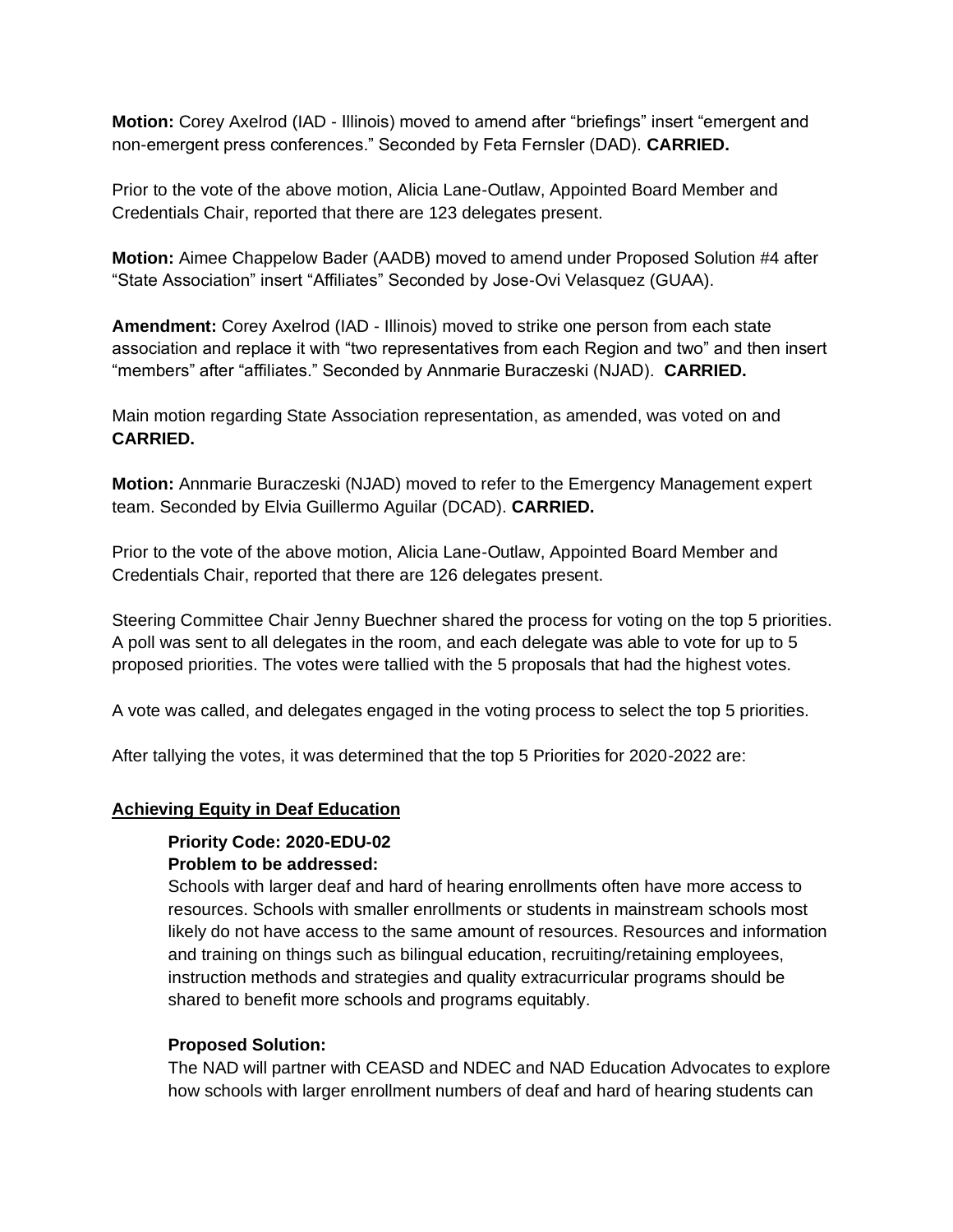share resources with smaller schools of the deaf and mainstreamed programs that may need assistance by creating a one stop place where these sites can obtain resources developed by CEASD, NDEC and NAD Education Advocates on the NAD website.

# **Campaign to Spotlight the Adverse Impacts of Language Deprivation**

# **Priority Code: 2020-PUB-01**

# **Problem to be addressed:**

Systemic barriers result in Deaf and hard of hearing infants and toddlers remaining at risk for language deprivation and having inadequate exposure to appropriate American Sign Language (ASL) language models and Deaf role models at a young age. Without appropriate measures in place and the NAD, to date, failing to take a public stance and hold those reprehensibly responsible for their transgressions, professionals and organizations primarily focused on restorative hearing and Deaf children's ability to speak continue to pass along the burden of children's failure to acquire language by iterating, "it's the parent's choice."

# **Proposed Solution:**

The goals of this motion are two-fold:

- 1. Renew the NAD's mandate from 2012 on language deprivation, as well as renew the 2014 re-mandate due to the NAD's failure to make sufficient progress on the 2012 mandate.
- 2. Establish a clear and public timeline for implementing strategies to achieve this priority, including model bills to be used to introduce at the federal and state levels.

By January 1, 2021, the NAD shall:

- 1. Establish an *ad hoc* committee of individuals with expertise in various relevant areas including legal, educational and socio- and neuro-linguistic development to carry out the deliverables associated with this priority. This committee shall report to the NAD CEO or employee(s) designated by the NAD CEO.
- 2. Create and widely distribute ASL- and English-based press releases describing the reasons for pursuing this priority.
- 3. Create and widely distribute a timeline implementing strategies to achieve this priority.
- 4. Send a public letter to the Alexander Graham Bell Association for the Deaf and Hard of Hearing (AG Bell) demanding that AG Bell disavow Alexander Graham Bell's statements on Deaf people and sign language.
- 5. Collaborate with the State Association/Affiliate Committee (SAAC) to establish an independent *ad hoc* committee, one that will consist of a combination of NAD board members and members of SAAC, to oversee and report progress on this priority to NAD members on a regular basis.

Before the next NAD Conference, the NAD shall at a minimum: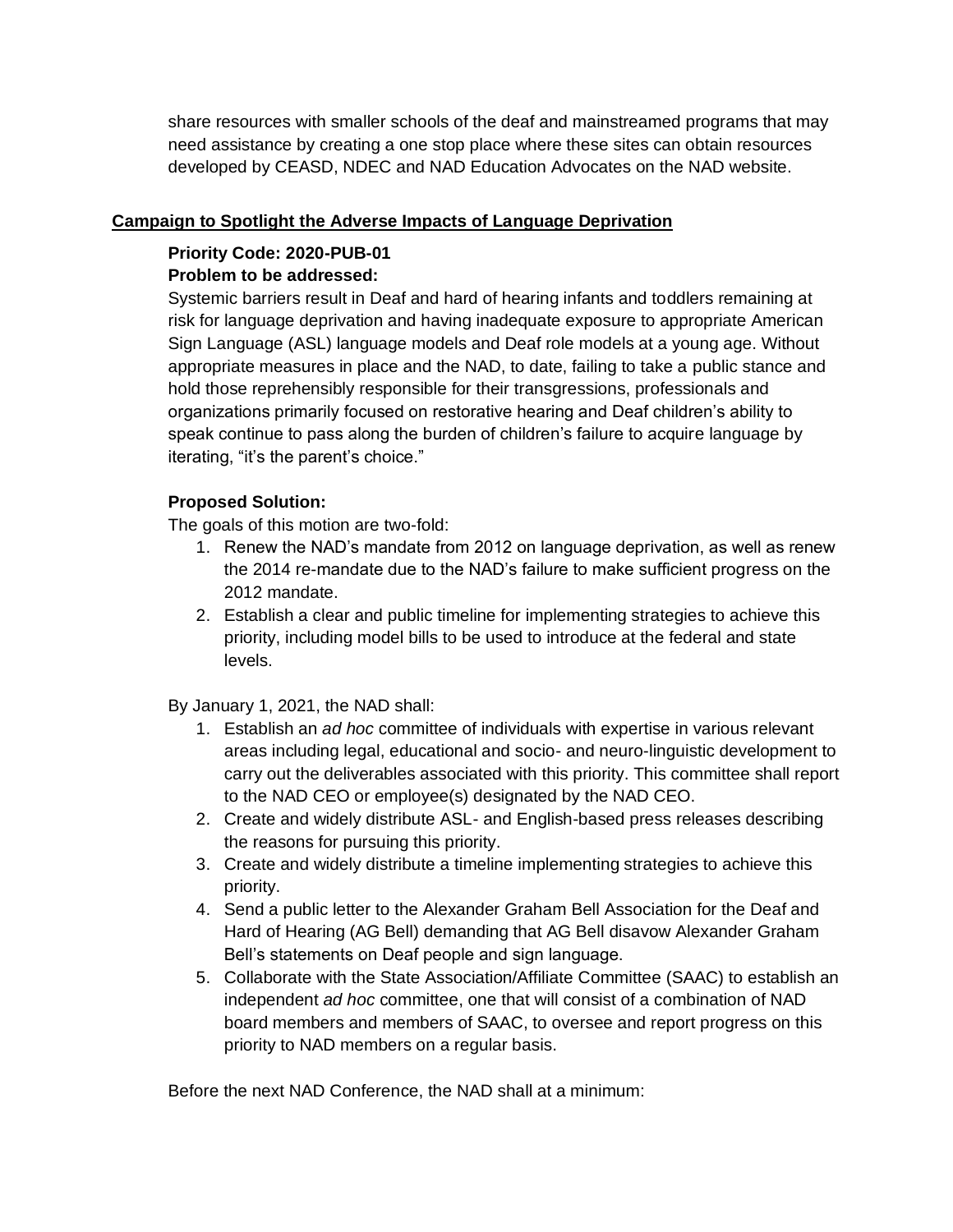- 1. Develop model state and federal legislation that would hold entities and individuals responsible for actions causing harm to Deaf and hard of hearing infants/children by way of deprivation of ASL.
- 2. Develop model state and federal legislation that would require medical and audiology personnel to refer Deaf and hard of hearing infants/children and their families to ASL instruction and education prior to undertaking any medical procedure that may presume to provide hearing.
- 3. Develop an ASL resource kit to distribute nationwide to healthcare and early intervention providers working with Deaf and hard of hearing children and their families.
- 4. Develop and distribute standardized ASL Development Benchmarks and/or Checklists to be used by early interventionists and classroom teachers in schools across the country in evaluating progress and Kindergarten Readiness among all Deaf and hard of hearing children.
- 5. Develop training modules for outreach programs, schools for the deaf, and site programs for Deaf and hard of hearing students on language deprivation and how parents and teachers can be proactive in the recognition of language deprivation and utilize strategies to combat this.

# **Dismantling Racism in the Deaf Community**

# **Priority Code: 2020-PUB-03 Problem to be addressed:**

Throughout the country from deaf schools, to nonprofits to state associations and other service based entities, the longstanding problem of racism has been prevalent for a long time. It is time for NAD to develop toolkits that would be utilized as mechanisms to address diversity equity and inclusion issues within entities serving deaf, deaf-blind, and hard of hearing communities

#### **Proposed Solution:**

NAD would set up a task force to develop virtual toolkits and continue anti-racism efforts. These toolkits would be used for State Associations and other deaf entities to help them to build a diverse membership base and to provide safe space where diversity equity and inclusion strategies will help eradicate racism within the deaf community and strengthen the deaf ecosystem for all.

#### **Eliminating Barriers to Quality Care for Deaf Seniors**

#### **Priority Code: 2020-PUB-06 Problem to be addressed:**

The current iteration of the Deaf Seniors Task Force has worked very hard the past two years and still has much more to do. The current NAD structure requires all committees and task forces to wind down as conferences approach. But because of the progress the task force has made and the fact that they have much more to do, the task force should be able to continue past the 2020 COR.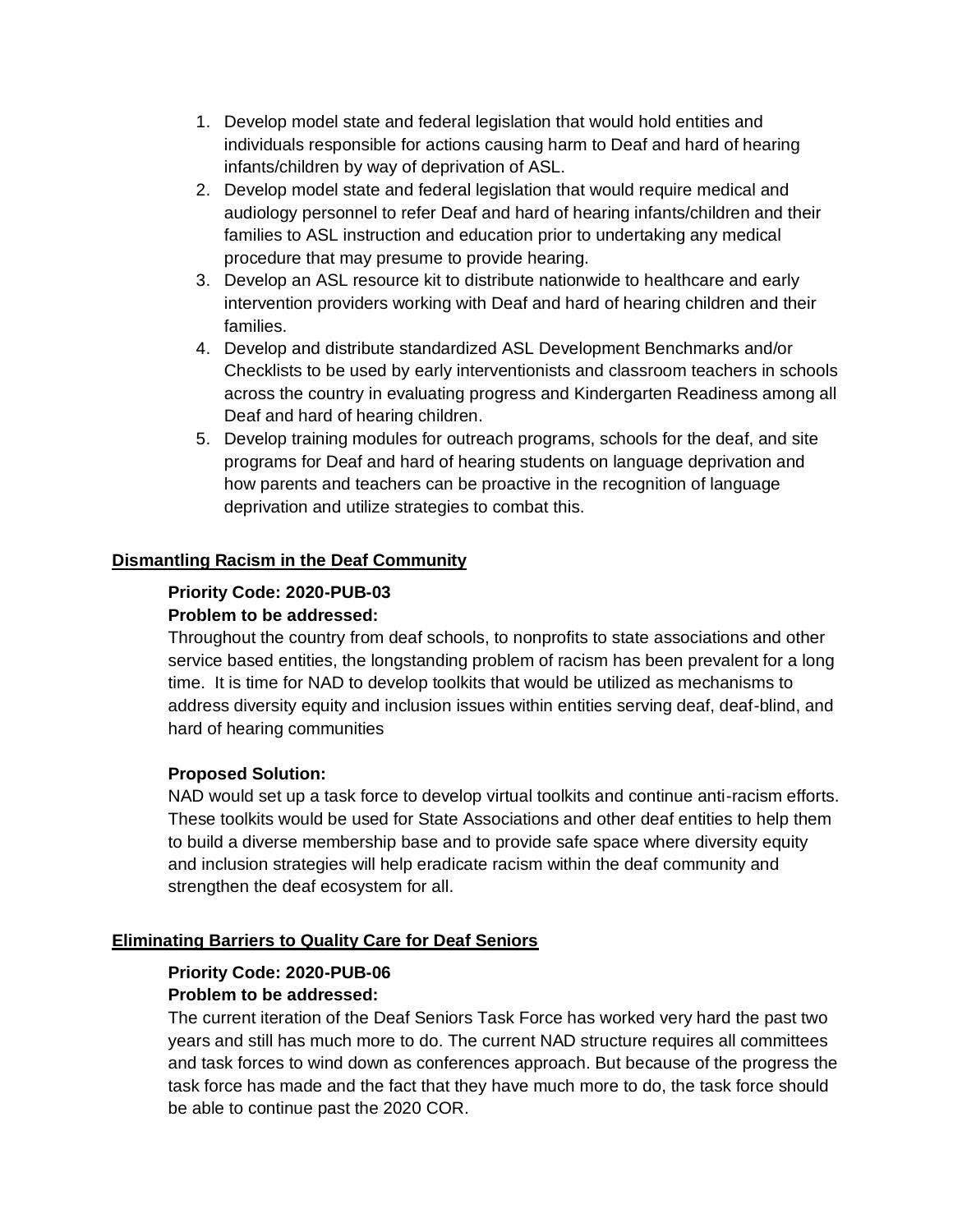Our survey/interview results found that most people struggle with finding facilities that are fully accessible and finding caregivers that are able to communicate with them. There is no centralized resource for the caregiving profession even though most people prefer to live independently with the assistance of a caregiver.

#### **Proposed Solution:**

I would like to see that DSA and NAD continue their work with the aging issues among the deaf and senior population beyond the 2020 COR, with its current membership intact, provided they are still interested in serving on the task force. The NAD will continue the NAD Senior Citizen Task Force for as long as deemed necessary, as they will be aligned with Deaf Seniors of America (DSA), as well as State Associations.

#### **Foster Care Bill of Rights**

#### **Priority Code: 2020-PUB-07**

#### **Problem to be addressed:**

Deaf usually averages between 550 to 600 students.

Many studies have reported that one in 1,000 children experience hearing loss during childhood. For this priority, we will define childhood as birth to age 18. With the population of children in the United States expected to reach 74.1 million children in 2020, we can expect approximately 75,000 of these children to be diagnosed with varying levels of hearing. On another note, currently 440,000 children are in the foster care system in the United States. This number fluctuates on a yearly basis. In 2018, there were approximately 690,000 children in the foster care system [\(https://www.childrensrights.org/newsroom/fact-sheets/foster-care/\)](https://www.childrensrights.org/newsroom/fact-sheets/foster-care/). If we merge these two data systems together, we can assume that approximately 444 to 690 deaf or hard of hearing children enter the foster care system on a yearly basis. This is a significant number. An example of how significant this number is the fact that Texas School for the

There are many government agencies who work with many deaf and hard of hearing children in many different situations. Examples of these agencies include the Department of Human Services (DHS), which can house specific services such as Women, Infants, and Children (WIC), Child Welfare (CW), and Temporary Assistance for Needy Families (TANF). WIC is a supplemental nutrition program to help gain healthy children. There are many names and acronyms for Child Welfare (CW), but this agency oversees the care of children in the foster care system. The proposer of this bill is from Oregon, where we call this system the Child Welfare system. The goal of this agency is to see children in a safe environment as their parents work towards reunification. In some cases, reunification cannot happen, and the child goes up for guardianship or adoption. TANF provides families with support to take care of children, prepare for jobs, and provide support for parents to support their children.

#### **Proposed Solution:**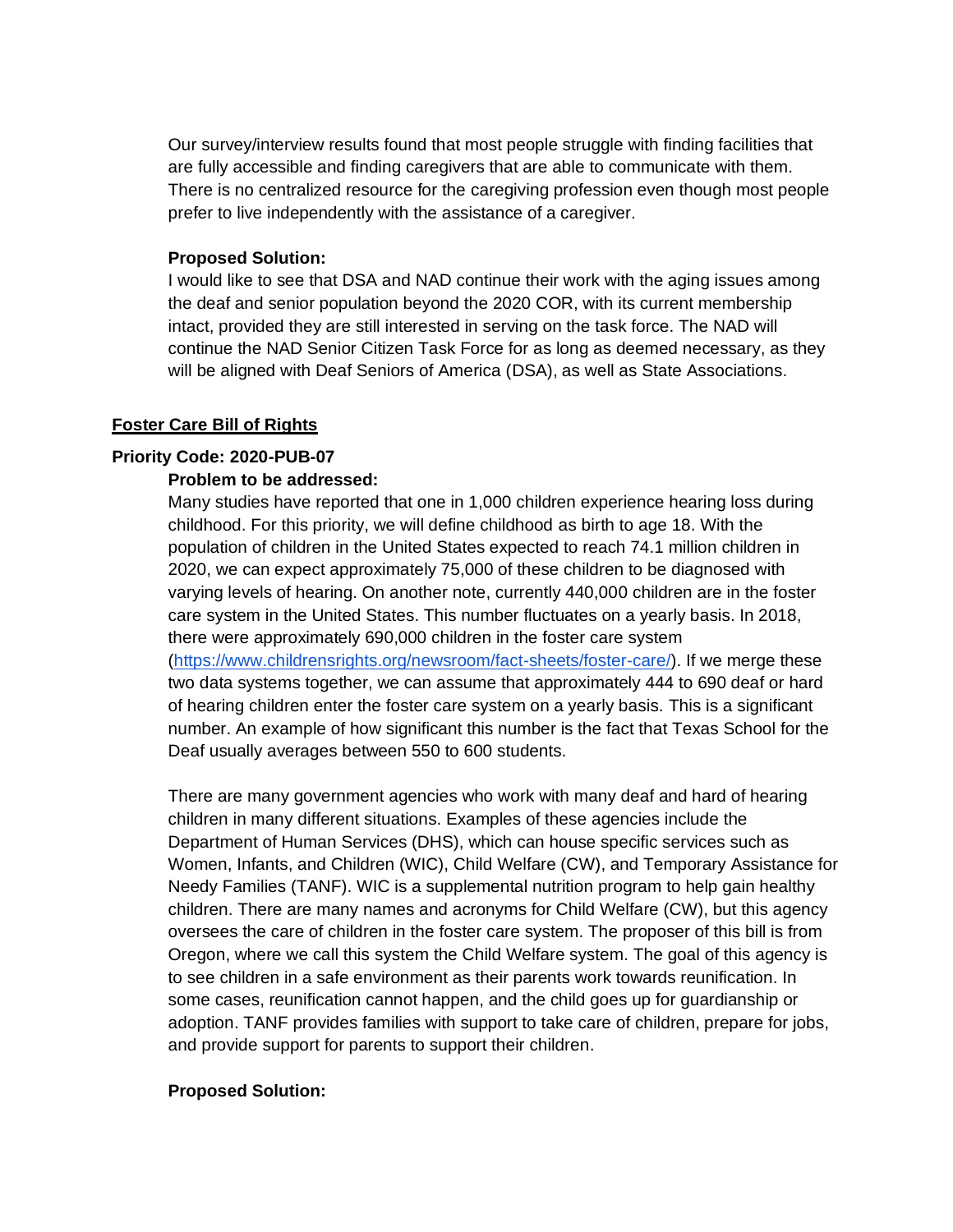For this priority, we ask the following:

- 1. The Foster Care Bill of Rights will be amended to include communication needs of the child. This communication needs will be assessed by screeners in the foster care system. The child will be provided with a cultural and language broker to ensure full communication for health and safety needs of the child.
- 2. Each state will recruit, develop, and manage a plan to ensure that there is a listing of caregivers who can provide ASL language support and cultural needs to all deaf and hard of hearing children in the foster care system. Even if the child themselves may not understand sign language, it is still important to have a representative who understands the emotional and cultural ramifications of this disability.
- 3. The agency will recognize the child's communication needs, and provide the child with accommodations for communication, in line with the child's ability to receive this communication. For example, if the child has additional needs other than deafness, the appropriate method would be to provide the child with a deaf interpreter, to ensure full access in a different way. If the child is deafblind, then the appropriate example may be a tactile interpreter.
- 4. Any agency worker who will be working directly with deaf and hard of hearing children must undergo sign language proficiency interview using either a sign language proficiency interview or the American Sign Language Proficiency Interview (ASLPI). If there are no agency workers, then the agency must utilize a cultural broker to attend visits, participate in meetings, and interact with the child and parents to ensure safe and appropriate approaches are utilized.
- 5. Each state needs to work with agencies to identify all children with disabilities appropriately, and to obtain appropriate services for these children with disabilities. Data needs to be collected and analyzed, to ensure equitable services are provided. Data should be collected on the following: language needs, success stories, provision of services, possible outcomes, and length of time needed to address complex needs. This data must be shared and published yearly.
- 6. In the case of Child Welfare, if needed, the parents of the children must show sign language proficiency and understanding of language and cultural differences in their deaf and hard of hearing children before reunification can occur. This is imperative due to the safety of the child. If the child is unable to communicate with family, or communicate about abuse, then that will continue to jeopardize the health of the child.
- 7. If the child is present, regardless of parental involvement, the child must be given access to their own interpreter, and in cases where it is applicable, the deaf mentor or Court Appointed Special Advocate (CASA) must join to ensure optimal access is given to the child to state their needs. We have oftentimes seen parents speaking for their deaf child, and this must stop.
- 8. When there is a task force and/or meeting concerning children with special needs, or cases concerning specific children, there must be a stakeholder from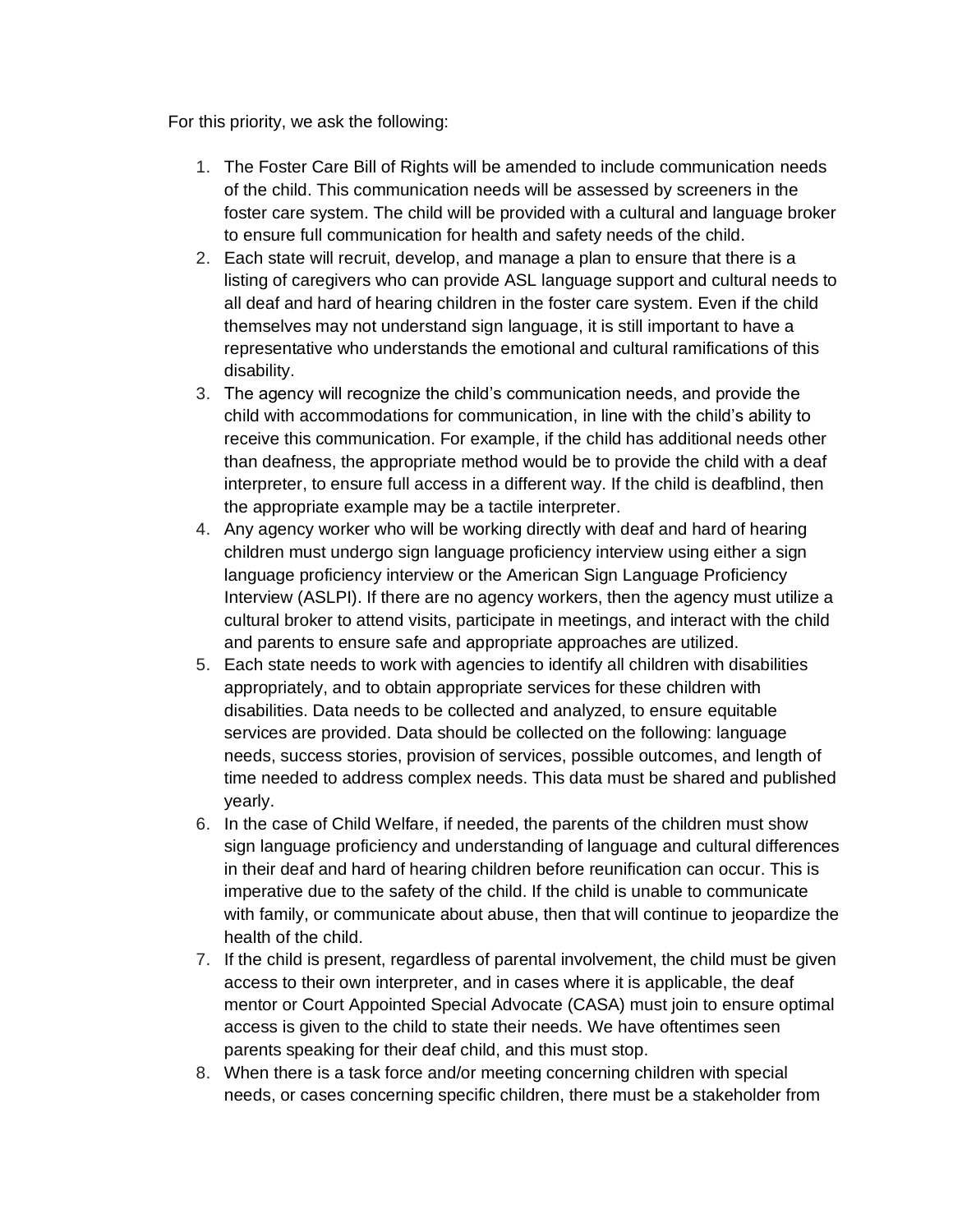the deaf community or the deaf school (specifically school counselors/school psychologists) on this committee, in order to raise issues concerning these deaf and hard of hearing children.

- 9. Children must receive emotional/physical/mental health services separate from the parents or other caregivers, with providers and appropriate communication brokers, to ensure full access to this specific support.
- 10. Provide children with legal advocates, in order for them to get their needs met.

# **Resolutions**

Steering Committee Chair Jenny Buechner presented the Resolutions, a total of five (5) resolutions -- three that were submitted prior to COR, and two of which were added during COR sessions I-IV.

#### **2020-RES-01 Affiliates Representation on Board Author: Steven Gagnon Seconded by: Richard Jeffries**

#### **Resolution:**

Whereas, there is no affiliate representation on the NAD Board; Resolved that one of the two Board appointment positions be someone that is nominated by the affiliates.

#### **Rationale:**

Affiliates need dedicated representation on the board.

Steering Committee Chair Jenny Buechner shared that the author requested to withdraw this resolution. **WITHDRAWN.**

#### **2020-RES-02 Continuation of Senior Citizen Task Force**

#### **Author: Tim Wood**

#### **Seconded by: James Scott**

#### **Resolution:**

To continue the NAD Senior Citizen Task Force for as long as deemed necessary, as they will be aligned with Deaf Seniors of America (DSA), as well as aligning with Deaf State Associations.

#### **Rationale:**

Due to a high population of Deaf senior citizens in Florida, and other states as well, there is a need for a centralized task force to address continuing issues, as well as recent issues involving resources on how Deaf senior citizens can deal with the Coronavirus pandemic. Such resources may also involve healthcare, housing, and accessibility to information from local and state governments.

#### Discussion.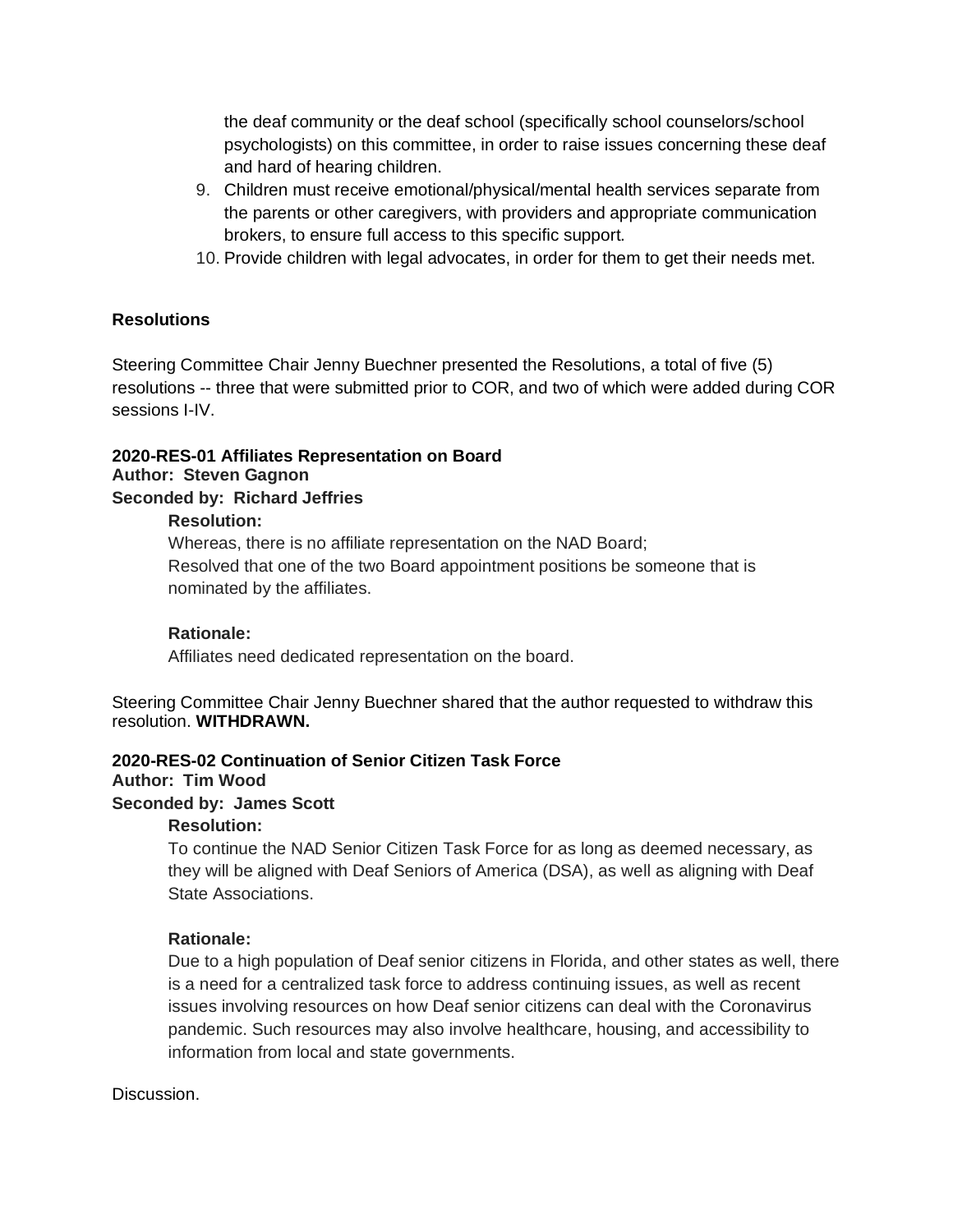Alicia Lane-Outlaw, Appointed Board Member and Credentials Chair, reported that there were 123 delegates present.

President Draganac-Hawk called for a vote on RES-02, which was **CARRIED.** 

### **2020-RES-03 National Deaf History Month Resolution Author: Dawn Watts**

# **Seconded by: Andrew Knox**

# **Resolution:**

I, Dawn Watts, move that March 13th to April 15th be recognized as National Deaf History Month.

# **Rationale:**

There are so many reasons why we want to have National Deaf History Month from March 13th to April 15th. These are:

- 1. In 1997, The Friends of Libraries for Deaf Action was established by Alice Hagemeyer, in cooperation with both the Deaf and library communities, have been promoting to the public to observe March 13 to April 15 as National Deaf History Month sending out a Press Release 2016 stating this.
- 2. In 2006, the American Library Association (ALA) and the NAD announced a resolution that March 13 to April 15 is National Deaf History Month.
- 3. In 2012, the NAD urged everyone to recognize and celebrate March 13 to April 15 as National Deaf History Month.
- 4. In 2016, the Governor of Maryland recognized National Deaf History Month after the Maryland Deaf Culture Digital Library passed into law.
- 5. On December 6, 2017, the Governor of Ohio signed an Ohio Deaf History Month Resolution on March 13 to April 15.
- 6. On March 13, 2019, U.S. Congresswoman Joyce Beatty from Ohio's 3rd District introduced H.R. Resolution 224, National Deaf History Month Resolution on March 13 to April 15 after their legislative assistants researched the Library of Congress for the facts. (First celebrated in 1997 at the behest of the National Association of the Deaf, National Deaf History Month began as a week-long awareness campaign celebrated at the Martin Luther King, Jr. Memorial Library in Washington, DC.)
- 7. History of March 13, 1988, Deaf President Now was the most impacted big event to the world for Deaf, hard of hearing, and DeafBlind people because it would be the first time not only having a deaf but one who could fluently sign our language.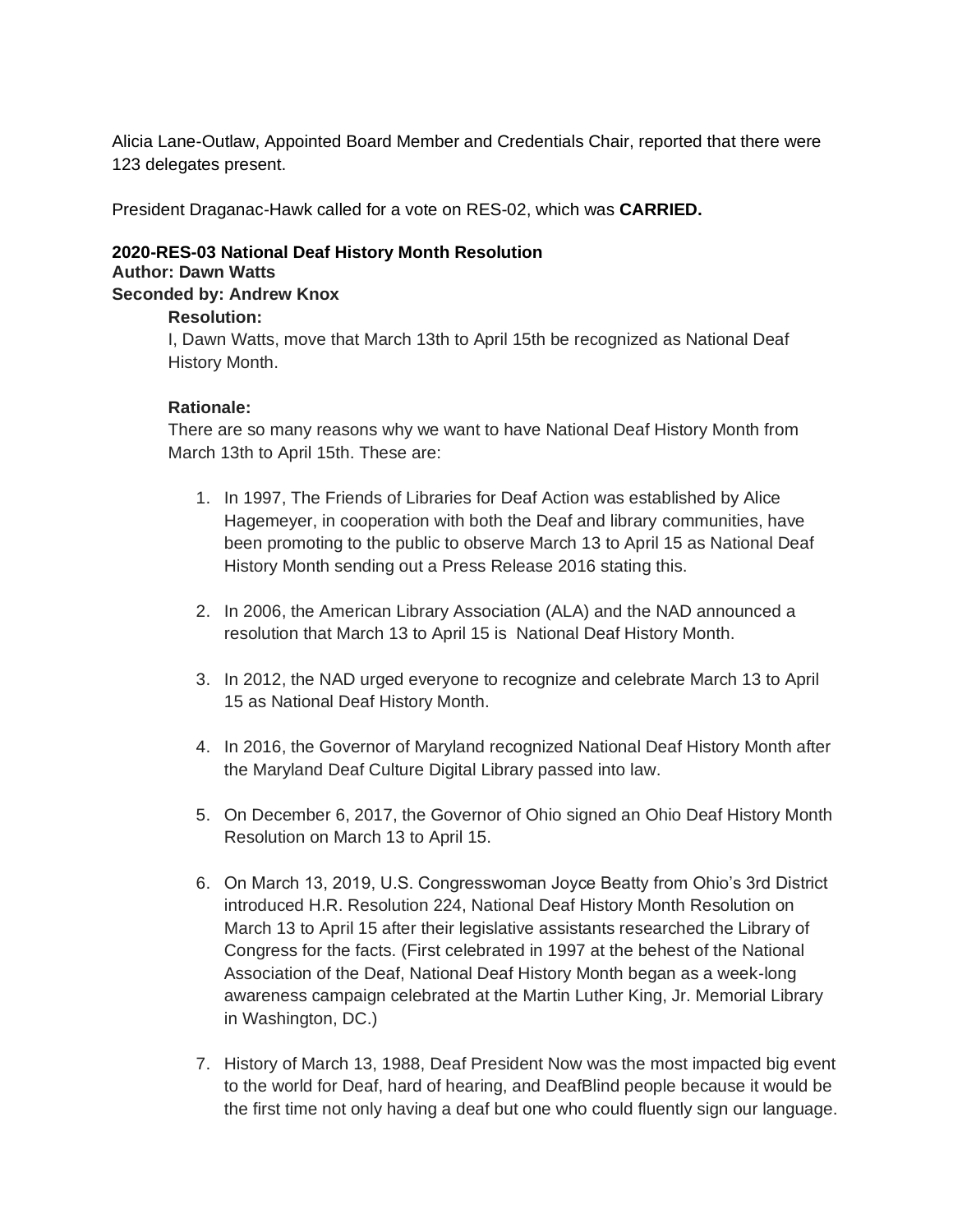The Martin Luther King Banner which stated "We still have a Dream" was led by the deaf students in the march! Just like the blacks who have long wanted to be recognized, so did the deaf.

8. National Hispanic-Latino Heritage Month is celebrated September 15 to October 15. It is okay to celebrate from the middle of the month to the middle of the following month for National Deaf History Month because we have a good reason to remember our special celebrations on March 13, 1988 when Gallaudet University appointed the FIRST Deaf President; Abraham Lincoln signed the charter authorizing Gallaudet University (College) to confer college degrees on April 8, 1864; and the first public school for the deaf founded in Hartford, Connecticut on April 15, 1817 as the American School for the Deaf. Also, April 15 is National ASL Day.

In closing, some hearing students in ASL Class said "Why did it take 124 years for a Deaf person to become President of Gallaudet University. I do not support having the full month of April for the National Deaf History Month Resolution because it will exclude one of the paramount events that happened in March. To be exact, March 13, 1988 which was The Deaf President Now march. My concern is that our young deaf children will never realize our precious history if this is excluded.

**Motion:** Richard Jeffries (MDAD) moved to refer RES-03 to the NAD Board. Seconded by Thomas Minch (MeAD). **CARRIED.**

# **2020-RES-04 Recognition of 2018-2020 board individuals for their volunteer service work with NAD**

# **Author: Crystal Schwartz**

#### **Seconded by: Danielle Loughlin**

#### **Resolution:**

Whereas; each board member has committed two years of their time volunteering to support the mission of NAD distinctly, especially during current times of the pandemic and social unrest.

Whereas; we members appreciate and value your contributions towards progress and success.

Whereas; we members celebrate the accomplishments achieved from 2018-2020, including impacting the lives of deaf and hard of hearing children, promoting the wellbeing of the deaf community as a whole, and practicing inclusion.

NAD shall recognize the outstanding efforts the NAD board, NAD staff, and volunteers in ensuring that our virtual 2020 conference was made possible and that it efficiently enabled us to proceed to honor the bylaws of our organization.

Whereas, Melissa Draganac-Hawk has served as President for 4 years;

Whereas, Richard McCowin has served as Vice President for 2 years;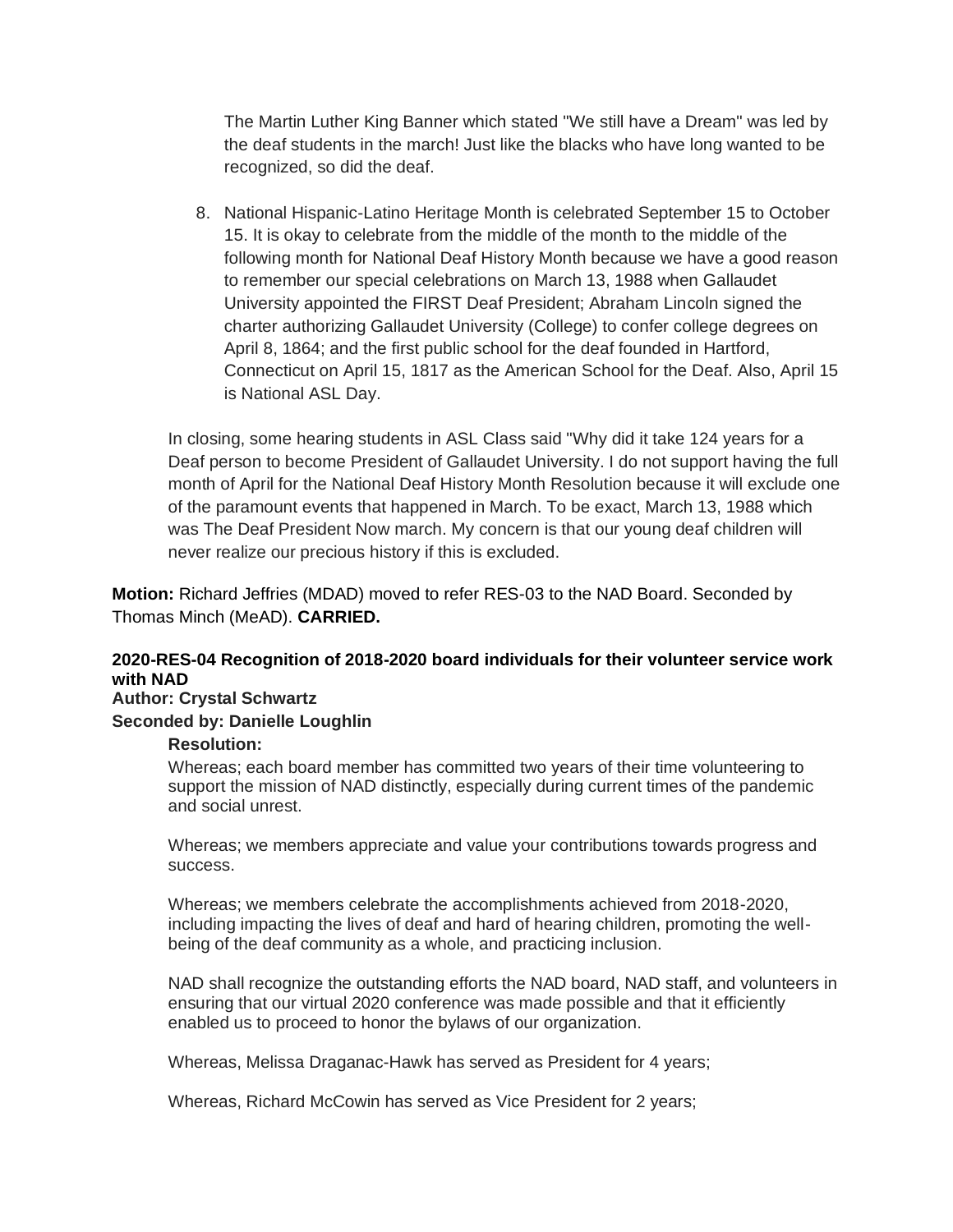Whereas, Jenny Buechner has served as Secretary for 4 years;

Whereas, Michelle Cline has served as Treasurer for 2 years;

Whereas, Steve Lovi has served as Region I Board Representative for 8 years;

Whereas, Elizabeth Hill served as Region I Board Representative for 1.5 years;

Whereas, Milmaglyn Morales served as Region I Board Representative for 6 months;

Whereas, Kevin Ryan has served as Region II Board Representative for 2 years;

Whereas, Lindsay Darnall, Jr. has served as Region II Board Representative for 4 years;

Whereas, Steve Hamerdinger has served as Region III Board Representative for 2 years;

Whereas, Holly Ketchum has served as Region III Board Representative for 6 years;

Whereas, Amy Gomme has served as Region IV Board Member for 2 years;

Whereas, Martin Price has served as Region IV Board Member for 4 years;

Whereas, Alicia Lane-Outlaw has served as Appointed Board Member for 6 years;

Whereas, Benro Ogunyipe has served as Appointed Board Member for 2 years;

Resolved, that the Council of Representatives, along with the members of the NAD community, expresses their sincere appreciation and recognition to the outgoing board members for their dedication, perseverance and loyalty to the NAD as well as to those who will continue their work.

**Rationale:** NAD members elected and appointed to serve on the board delegate their time voluntarily and often do not get recognized for their work. To recognize their work is to also recognize that we are all in this together, and that their work and accomplishments for the NAD community as a whole; as well as Deaf and Hard of Hearing individuals all over the map, are appreciated.

President Draganac-Hawk called for a vote on RES-04, which was **CARRIED.** 

#### **2020-RES-05 Communication Access**

# **Author: Shannon Callahan**

#### **Seconded by: Vance Youngs**

#### **Resolution:**

Whereas, communication accessibility with closed captioning on the internet and the presence of sign language interpreters for major news and emergency information on television has increased over time.